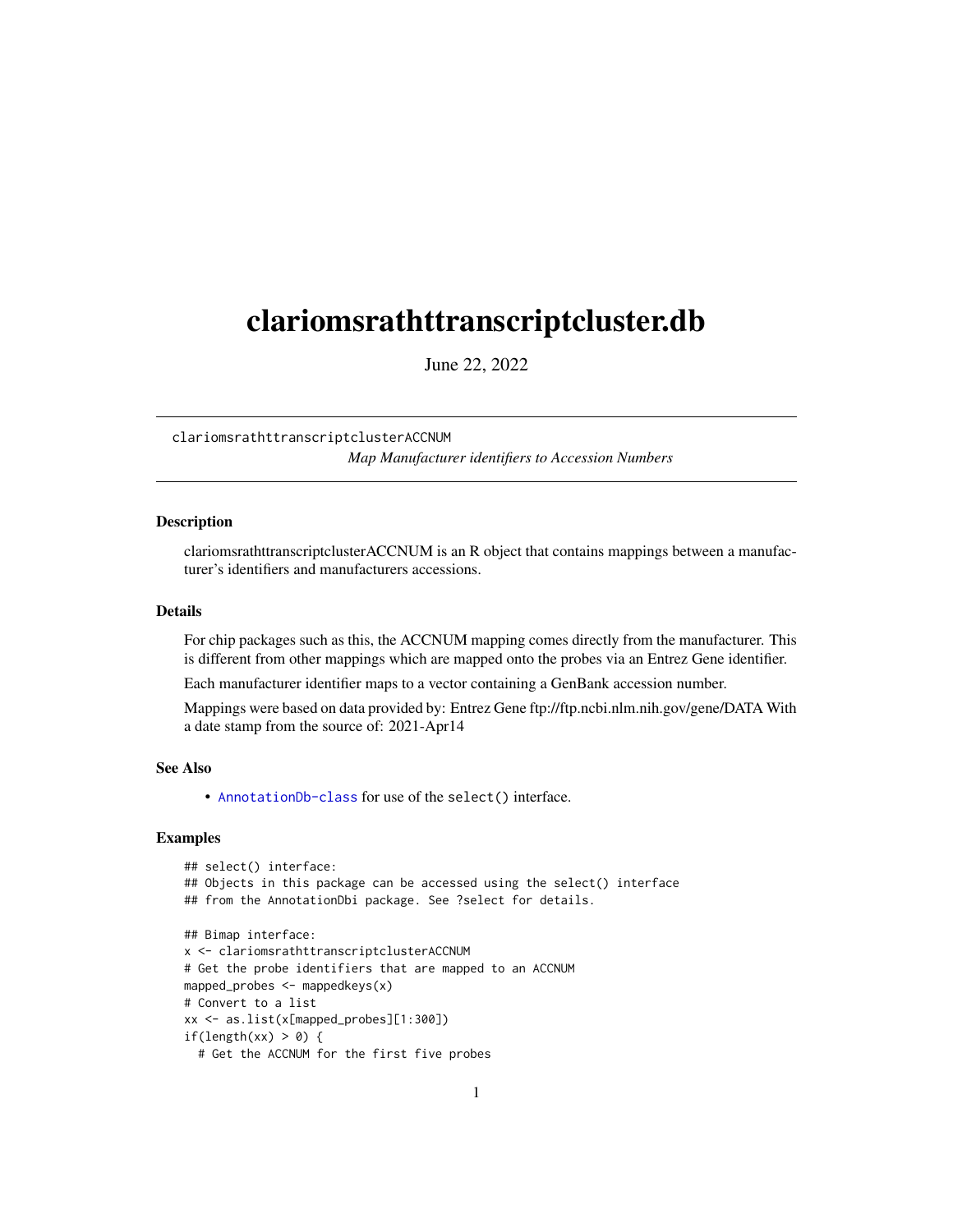```
xx[1:5]
 # Get the first one
 xx[[1]]
}
```
### clariomsrathttranscriptclusterALIAS2PROBE

*Map between Common Gene Symbol Identifiers and Manufacturer Identifiers*

# **Description**

clariomsrathttranscriptclusterALIAS is an R object that provides mappings between common gene symbol identifiers and manufacturer identifiers.

#### Details

Each gene symbol is mapped to a named vector of manufacturer identifiers. The name represents the gene symbol and the vector contains all manufacturer identifiers that are found for that symbol. An NA is reported for any gene symbol that cannot be mapped to any manufacturer identifiers.

This mapping includes ALL gene symbols including those which are already listed in the SYMBOL map. The SYMBOL map is meant to only list official gene symbols, while the ALIAS maps are meant to store all used symbols.

Mappings were based on data provided by: Entrez Gene ftp://ftp.ncbi.nlm.nih.gov/gene/DATA With a date stamp from the source of: 2021-Apr14

# See Also

• [AnnotationDb-class](#page-0-0) for use of the select() interface.

```
## select() interface:
## Objects in this package can be accessed using the select() interface
## from the AnnotationDbi package. See ?select for details.
## Bimap interface:
# Convert the object to a list
xx <- as.list(clariomsrathttranscriptclusterALIAS2PROBE)
if(length(xx) > 0){
   # Get the probe identifiers for the first two aliases
   xx[1:2]
   # Get the first one
    xx[[1]]
}
```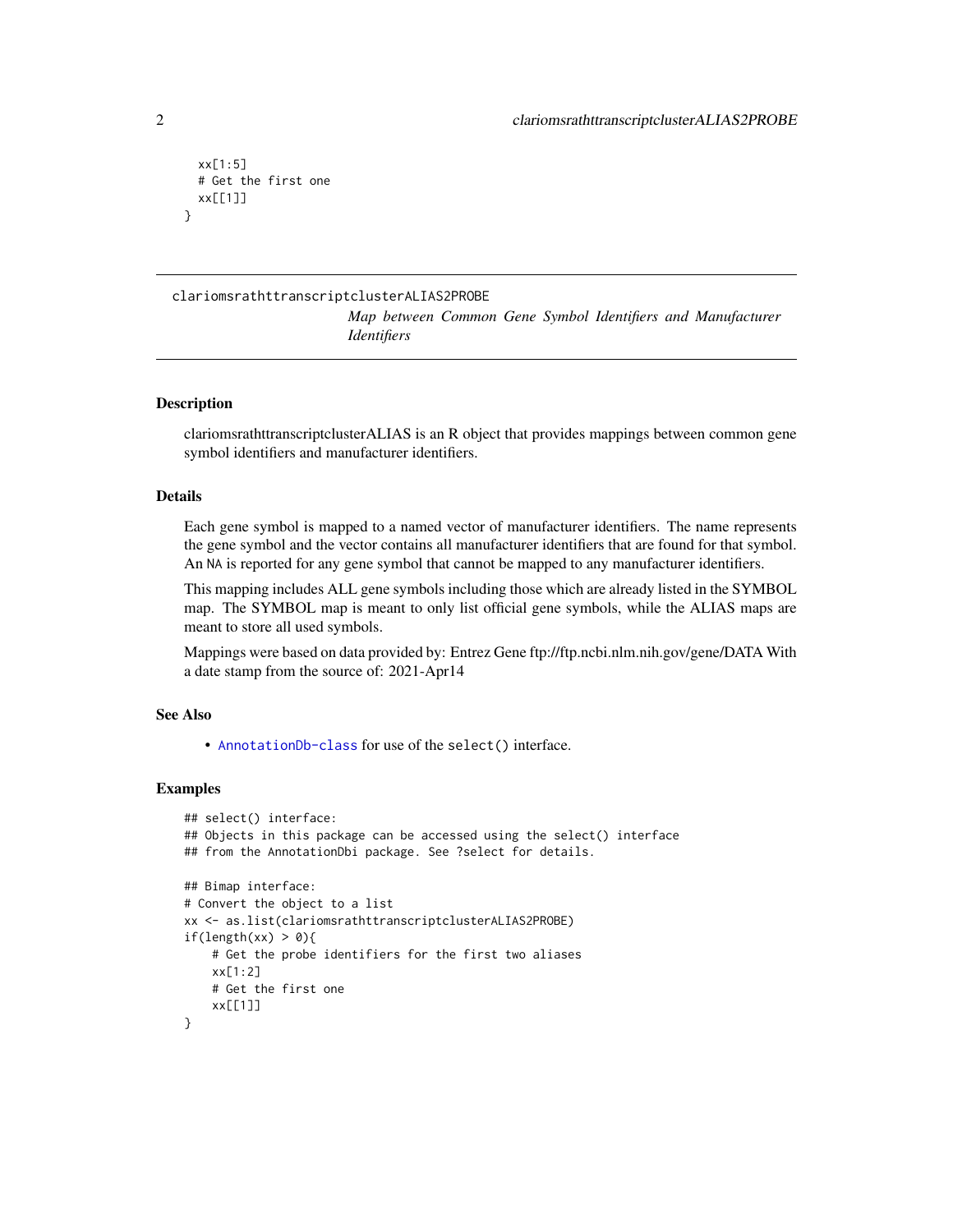<span id="page-2-0"></span>clariomsrathttranscriptcluster.db

*Bioconductor annotation data package*

#### **Description**

Welcome to the clariomsrathttranscriptcluster.db annotation Package. The purpose of this package is to provide detailed information about the clariomsrathttranscriptcluster platform. This package is updated biannually.

Objects in this package are accessed using the select() interface. See ?select in the AnnotationDbi package for details.

#### See Also

• [AnnotationDb-class](#page-0-0) for use of keys(), columns() and select().

#### Examples

```
## select() interface:
## Objects in this package can be accessed using the select() interface
## from the AnnotationDbi package. See ?select for details.
columns(clariomsrathttranscriptcluster.db)
## Bimap interface:
## The 'old style' of interacting with these objects is manipulation as
## bimaps. While this approach is still available we strongly encourage the
```

```
## use of select().
```
ls("package:clariomsrathttranscriptcluster.db")

clariomsrathttranscriptclusterCHR *Map Manufacturer IDs to Chromosomes*

#### Description

clariomsrathttranscriptclusterCHR is an R object that provides mappings between a manufacturer identifier and the chromosome that contains the gene of interest.

# Details

Each manufacturer identifier maps to a vector of chromosomes. Due to inconsistencies that may exist at the time the object was built, the vector may contain more than one chromosome (e.g., the identifier may map to more than one chromosome). If the chromosomal location is unknown, the vector will contain an NA.

Mappings were based on data provided by: Entrez Gene ftp://ftp.ncbi.nlm.nih.gov/gene/DATA With a date stamp from the source of: 2021-Apr14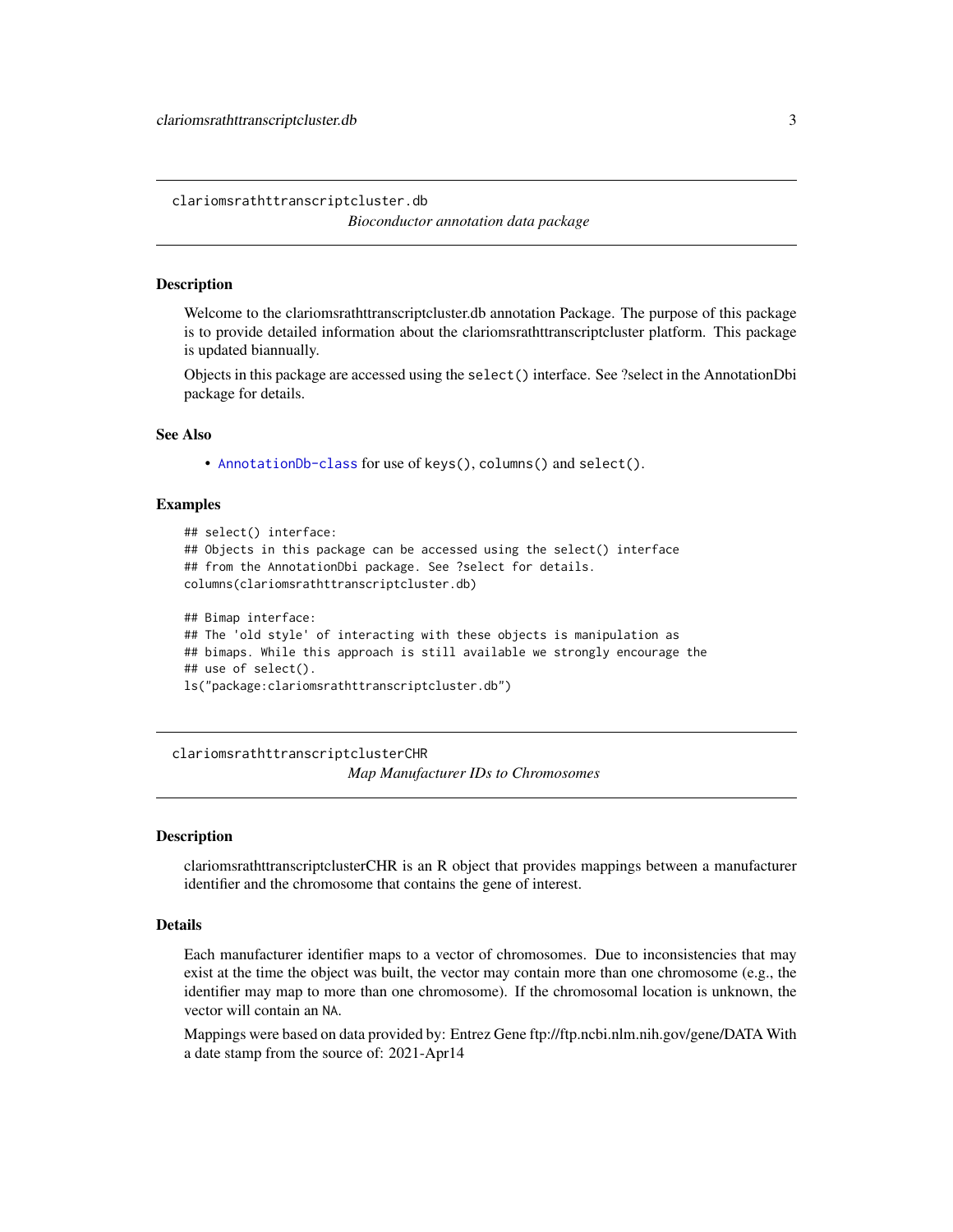# <span id="page-3-0"></span>See Also

• [AnnotationDb-class](#page-0-0) for use of the select() interface.

#### Examples

```
## select() interface:
## Objects in this package can be accessed using the select() interface
## from the AnnotationDbi package. See ?select for details.
## Bimap interface:
x <- clariomsrathttranscriptclusterCHR
# Get the probe identifiers that are mapped to a chromosome
mapped_probes <- mappedkeys(x)
# Convert to a list
xx <- as.list(x[mapped_probes][1:300])
if(length(xx) > 0) {
  # Get the CHR for the first five probes
  xx[1:5]
  # Get the first one
  xx[[1]]
}
```
clariomsrathttranscriptclusterCHRLENGTHS

*A named vector for the length of each of the chromosomes*

#### Description

clariomsrathttranscriptclusterCHRLENGTHS provides the length measured in base pairs for each of the chromosomes.

# Details

This is a named vector with chromosome numbers as the names and the corresponding lengths for chromosomes as the values.

Total lengths of chromosomes were derived by calculating the number of base pairs on the sequence string for each chromosome.

#### See Also

• [AnnotationDb-class](#page-0-0) for use of the select() interface.

# Examples

```
## select() interface:
```

```
## Objects in this package can be accessed using the select() interface
```
## from the AnnotationDbi package. See ?select for details.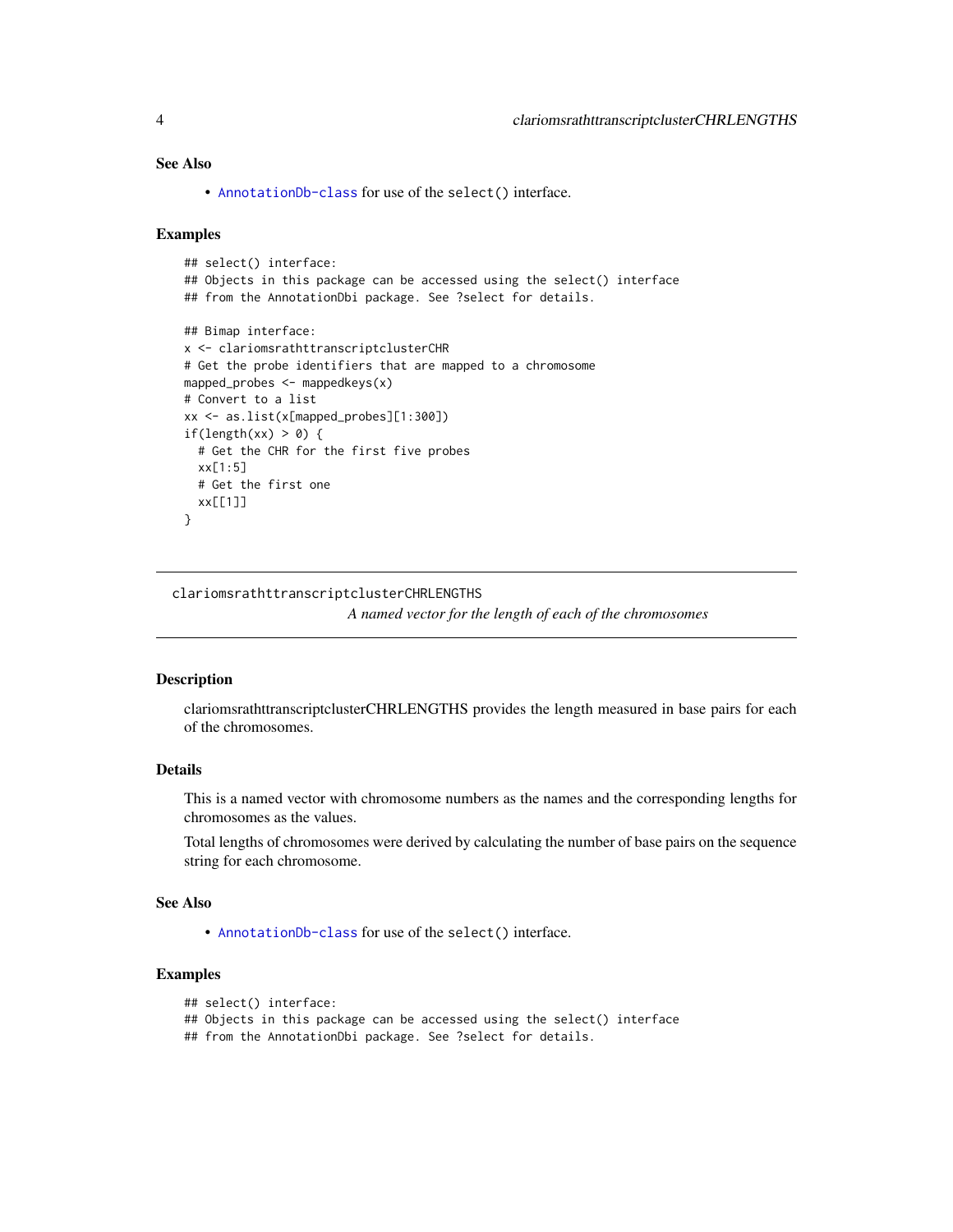```
## Bimap interface:
tt <- clariomsrathttranscriptclusterCHRLENGTHS
# Length of chromosome 1
tt["1"]
```
clariomsrathttranscriptclusterCHRLOC *Map Manufacturer IDs to Chromosomal Location*

#### Description

clariomsrathttranscriptclusterCHRLOC is an R object that maps manufacturer identifiers to the starting position of the gene. The position of a gene is measured as the number of base pairs.

The CHRLOCEND mapping is the same as the CHRLOC mapping except that it specifies the ending base of a gene instead of the start.

# Details

Each manufacturer identifier maps to a named vector of chromosomal locations, where the name indicates the chromosome. Due to inconsistencies that may exist at the time the object was built, these vectors may contain more than one chromosome and/or location. If the chromosomal location is unknown, the vector will contain an NA.

Chromosomal locations on both the sense and antisense strands are measured as the number of base pairs from the p (5' end of the sense strand) to q (3' end of the sense strand) arms. Chromosomal locations on the antisense strand have a leading "-" sign (e. g. -1234567).

Since some genes have multiple start sites, this field can map to multiple locations.

Mappings were based on data provided by: UCSC Genome Bioinformatics (Rattus norvegicus)

With a date stamp from the source of: 2021-Mar15

#### See Also

• [AnnotationDb-class](#page-0-0) for use of the select() interface.

```
## select() interface:
## Objects in this package can be accessed using the select() interface
## from the AnnotationDbi package. See ?select for details.
## Bimap interface:
x <- clariomsrathttranscriptclusterCHRLOC
# Get the probe identifiers that are mapped to chromosome locations
mapped_probes <- mappedkeys(x)
# Convert to a list
xx <- as.list(x[mapped_probes][1:300])
if(length(xx) > 0) {
 # Get the CHRLOC for the first five probes
```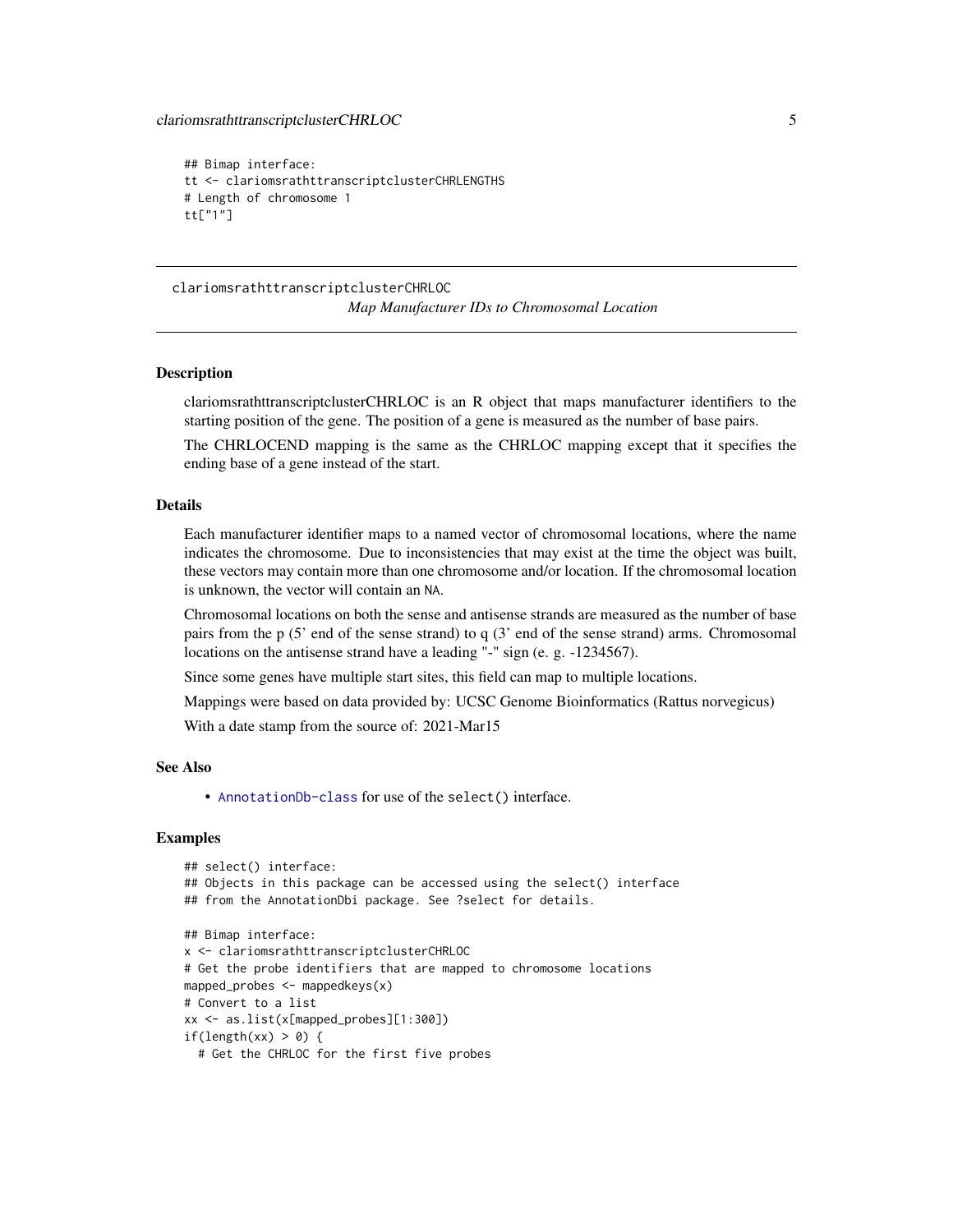```
xx[1:5]
 # Get the first one
 xx[[1]]
}
```
clariomsrathttranscriptclusterENSEMBL

*Map Ensembl gene accession numbers with Entrez Gene identifiers*

#### **Description**

clariomsrathttranscriptclusterENSEMBL is an R object that contains mappings between manufacturer identifiers and Ensembl gene accession numbers.

#### Details

This object is a simple mapping of manufacturer identifiers to Ensembl gene Accession Numbers.

Mappings were based on data provided by BOTH of these sources: [http://www.ensembl.org/](http://www.ensembl.org/biomart/martview/) [biomart/martview/](http://www.ensembl.org/biomart/martview/) <ftp://ftp.ncbi.nlm.nih.gov/gene/DATA>

For most species, this mapping is a combination of manufacturer to ensembl IDs from BOTH NCBI and ensembl. Users who wish to only use mappings from NCBI are encouraged to see the ncbi2ensembl table in the appropriate organism package. Users who wish to only use mappings from ensembl are encouraged to see the ensembl2ncbi table which is also found in the appropriate organism packages. These mappings are based upon the ensembl table which is contains data from BOTH of these sources in an effort to maximize the chances that you will find a match.

For worms and flies however, this mapping is based only on sources from ensembl, as these organisms do not have ensembl to entrez gene mapping data at NCBI.

#### See Also

• [AnnotationDb-class](#page-0-0) for use of the select() interface.

```
## select() interface:
## Objects in this package can be accessed using the select() interface
## from the AnnotationDbi package. See ?select for details.
## Bimap interface:
x <- clariomsrathttranscriptclusterENSEMBL
# Get the entrez gene IDs that are mapped to an Ensembl ID
mapped_genes <- mappedkeys(x)
# Convert to a list
xx <- as.list(x[mapped_genes][1:300])
if(length(xx) > 0) {
 # Get the Ensembl gene IDs for the first five genes
 xx[1:5]
 # Get the first one
```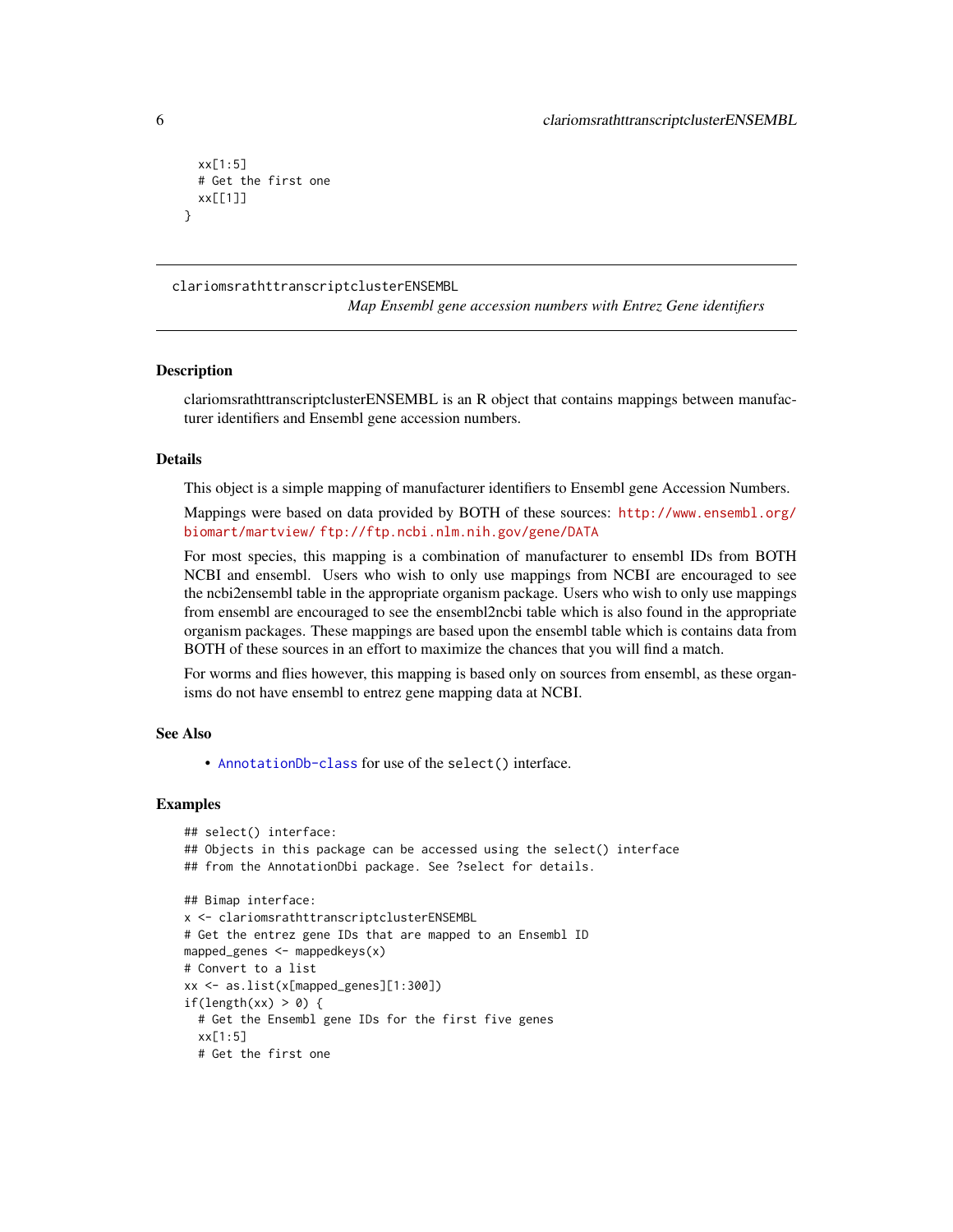# <span id="page-6-0"></span>clariomsrathttranscriptclusterENTREZID 7

```
xx[[1]]
}
#For the reverse map ENSEMBL2PROBE:
x <- clariomsrathttranscriptclusterENSEMBL2PROBE
mapped_genes <- mappedkeys(x)
# Convert to a list
xx <- as.list(x[mapped_genes][1:300])
if(length(xx) > 0){
   # Gets the entrez gene IDs for the first five Ensembl IDs
   xx[1:5]
   # Get the first one
   xx[[1]]
}
```
clariomsrathttranscriptclusterENTREZID *Map between Manufacturer Identifiers and Entrez Gene*

#### Description

clariomsrathttranscriptclusterENTREZID is an R object that provides mappings between manufacturer identifiers and Entrez Gene identifiers.

# Details

Each manufacturer identifier is mapped to a vector of Entrez Gene identifiers. An NA is assigned to those manufacturer identifiers that can not be mapped to an Entrez Gene identifier at this time.

If a given manufacturer identifier can be mapped to different Entrez Gene identifiers from various sources, we attempt to select the common identifiers. If a concensus cannot be determined, we select the smallest identifier.

Mappings were based on data provided by: Entrez Gene ftp://ftp.ncbi.nlm.nih.gov/gene/DATA With a date stamp from the source of: 2021-Apr14

#### References

<https://www.ncbi.nlm.nih.gov/entrez/query.fcgi?db=gene>

#### See Also

• [AnnotationDb-class](#page-0-0) for use of the select() interface.

# Examples

```
## select() interface:
```
## Objects in this package can be accessed using the select() interface

- ## from the AnnotationDbi package. See ?select for details.
- ## Bimap interface: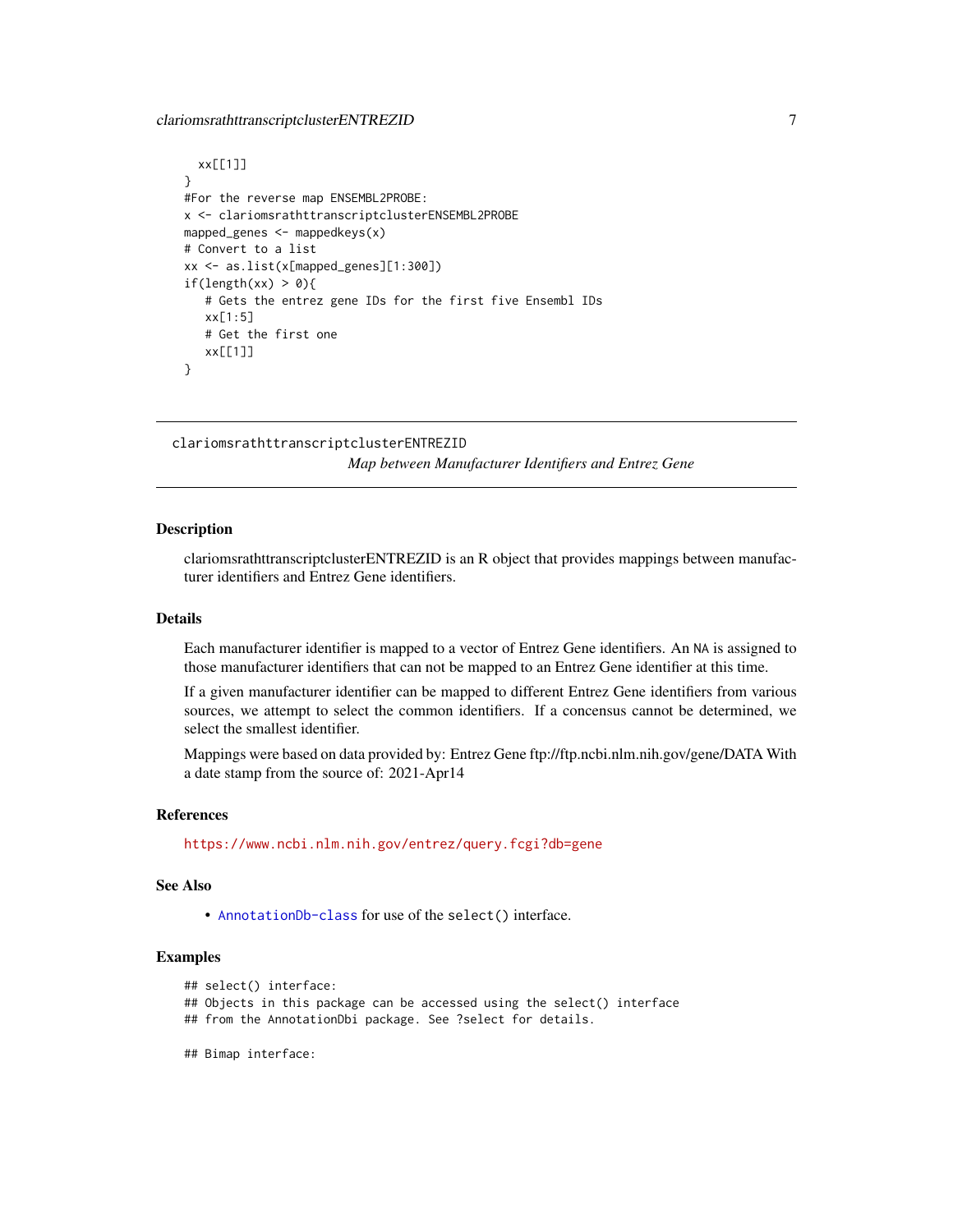```
x <- clariomsrathttranscriptclusterENTREZID
# Get the probe identifiers that are mapped to an ENTREZ Gene ID
mapped_probes <- mappedkeys(x)
# Convert to a list
xx <- as.list(x[mapped_probes][1:300])
if(length(xx) > 0) {
 # Get the ENTREZID for the first five probes
 xx[1:5]
 # Get the first one
 xx[[1]]
}
```
clariomsrathttranscriptclusterENZYME

*Maps between Manufacturer IDs and Enzyme Commission (EC) Numbers*

#### Description

clariomsrathttranscriptclusterENZYME is an R object that provides mappings between manufacturer identifiers and EC numbers. clariomsrathttranscriptclusterENZYME2PROBE is an R object that maps Enzyme Commission (EC) numbers to manufacturer identifiers.

#### Details

When the clariomsrathttranscriptclusterENZYME maping viewed as a list, each manufacturer identifier maps to a named vector containing the EC number that corresponds to the enzyme produced by that gene. The names corresponds to the manufacturer identifiers. If this information is unknown, the vector will contain an NA.

For the clariomsrathttranscriptclusterENZYME2PROBE, each EC number maps to a named vector containing all of the manufacturer identifiers that correspond to the gene that produces that enzyme. The name of the vector corresponds to the EC number.

Enzyme Commission numbers are assigned by the Nomenclature Committee of the International Union of Biochemistry and Molecular Biology <http://www.chem.qmw.ac.uk/iubmb/enzyme/> to allow enzymes to be identified.

An Enzyme Commission number is of the format EC x.y.z.w, where x, y, z, and w are numeric numbers. In clariomsrathttranscriptclusterENZYME2PROBE, EC is dropped from the Enzyme Commission numbers.

Enzyme Commission numbers have corresponding names that describe the functions of enzymes in such a way that  $ECx$  is a more general description than  $ECx$ , y that in turn is a more general description than EC x.y.z. The top level EC numbers and names are listed below:

EC 1 oxidoreductases

EC 2 transferases

EC 3 hydrolases

EC 4 lyases

<span id="page-7-0"></span>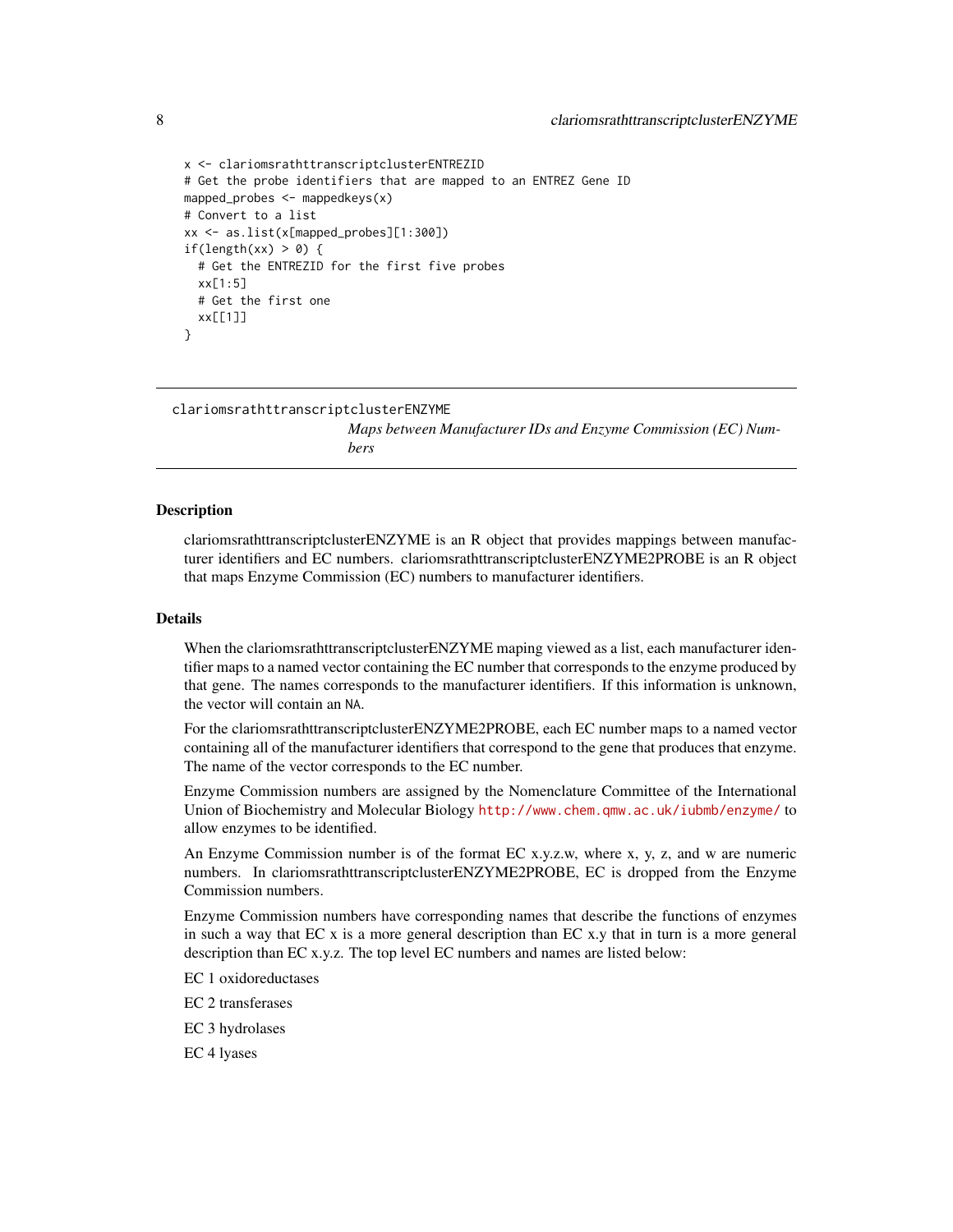EC 5 isomerases

EC 6 ligases

The EC name for a given EC number can be viewed at [http://www.chem.qmul.ac.uk/iupac/](http://www.chem.qmul.ac.uk/iupac/jcbn/index.html#6) [jcbn/index.html#6](http://www.chem.qmul.ac.uk/iupac/jcbn/index.html#6)

Mappings between probe identifiers and enzyme identifiers were obtained using files provided by: KEGG GENOME ftp://ftp.genome.jp/pub/kegg/genomes With a date stamp from the source of: 2011-Mar15

# References

<ftp://ftp.genome.ad.jp/pub/kegg/pathways>

# See Also

• [AnnotationDb-class](#page-0-0) for use of the select() interface.

```
## select() interface:
## Objects in this package can be accessed using the select() interface
## from the AnnotationDbi package. See ?select for details.
## Bimap interface:
x <- clariomsrathttranscriptclusterENZYME
# Get the probe identifiers that are mapped to an EC number
mapped_probes <- mappedkeys(x)
# Convert to a list
xx <- as.list(x[mapped_probes][1:3])
if(length(xx) > 0) {
  # Get the ENZYME for the first five probes
  xx[1:5]
  # Get the first one
  xx[[1]]
}
# Now convert clariomsrathttranscriptclusterENZYME2PROBE to a list to see inside
x <- clariomsrathttranscriptclusterENZYME2PROBE
mapped_probes <- mappedkeys(x)
## convert to a list
xx <- as.list(x[mapped_probes][1:3])
if(length(xx) > 0){
   # Get the probe identifiers for the first five enzyme
   #commission numbers
   xx[1:5]
   # Get the first one
   xx[[1]]
}
```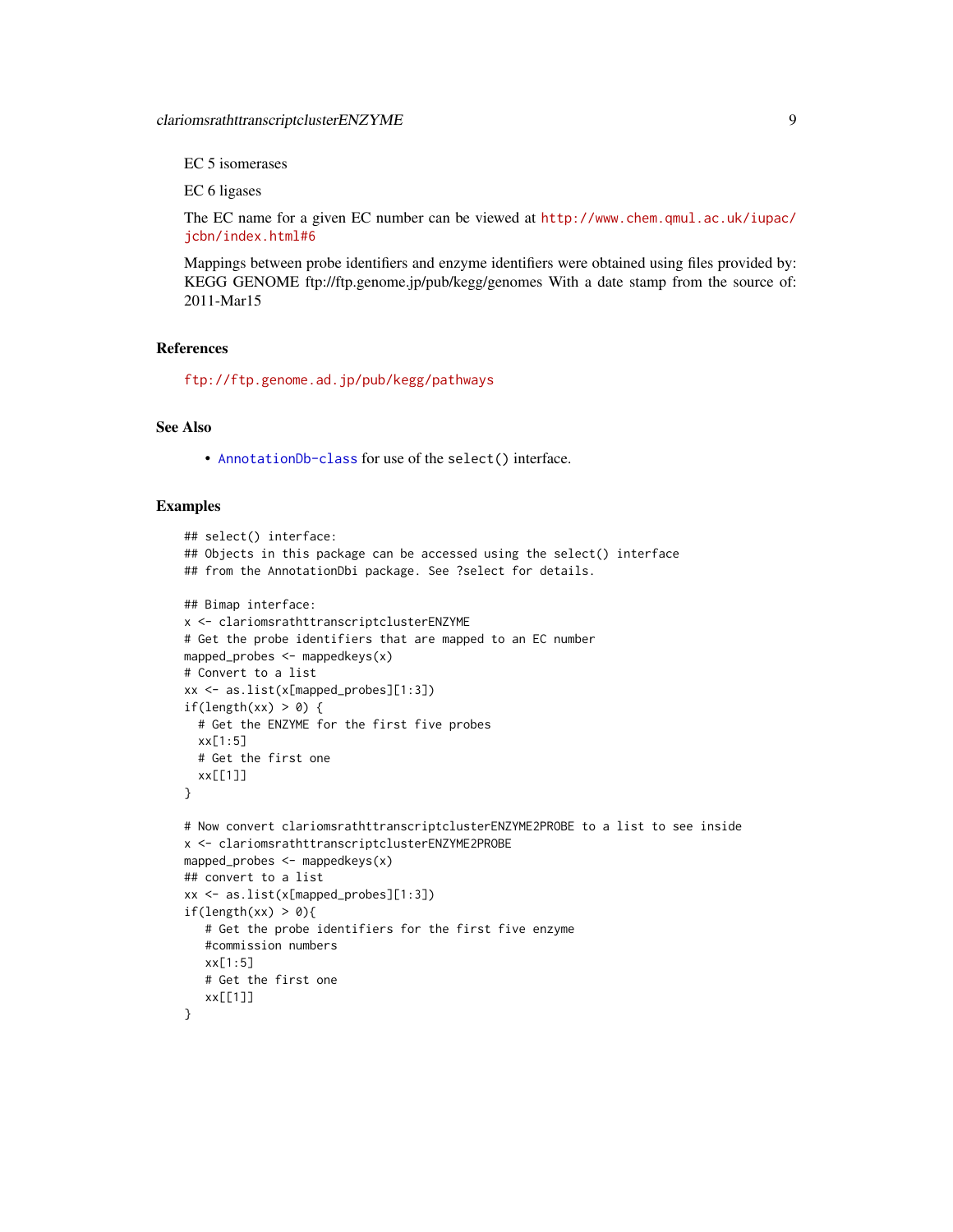# <span id="page-9-0"></span>clariomsrathttranscriptclusterGENENAME *Map between Manufacturer IDs and Genes*

# Description

clariomsrathttranscriptclusterGENENAME is an R object that maps manufacturer identifiers to the corresponding gene name.

#### Details

Each manufacturer identifier maps to a named vector containing the gene name. The vector name corresponds to the manufacturer identifier. If the gene name is unknown, the vector will contain an NA.

Gene names currently include both the official (validated by a nomenclature committee) and preferred names (interim selected for display) for genes. Efforts are being made to differentiate the two by adding a name to the vector.

Mappings were based on data provided by: Entrez Gene ftp://ftp.ncbi.nlm.nih.gov/gene/DATA With a date stamp from the source of: 2021-Apr14

# See Also

• [AnnotationDb-class](#page-0-0) for use of the select() interface.

```
## select() interface:
## Objects in this package can be accessed using the select() interface
## from the AnnotationDbi package. See ?select for details.
## Bimap interface:
x <- clariomsrathttranscriptclusterGENENAME
# Get the probe identifiers that are mapped to a gene name
mapped_probes <- mappedkeys(x)
# Convert to a list
xx <- as.list(x[mapped_probes][1:300])
if(length(xx) > 0) {
  # Get the GENENAME for the first five probes
  xx[1:5]
  # Get the first one
  xx[[1]]
}
```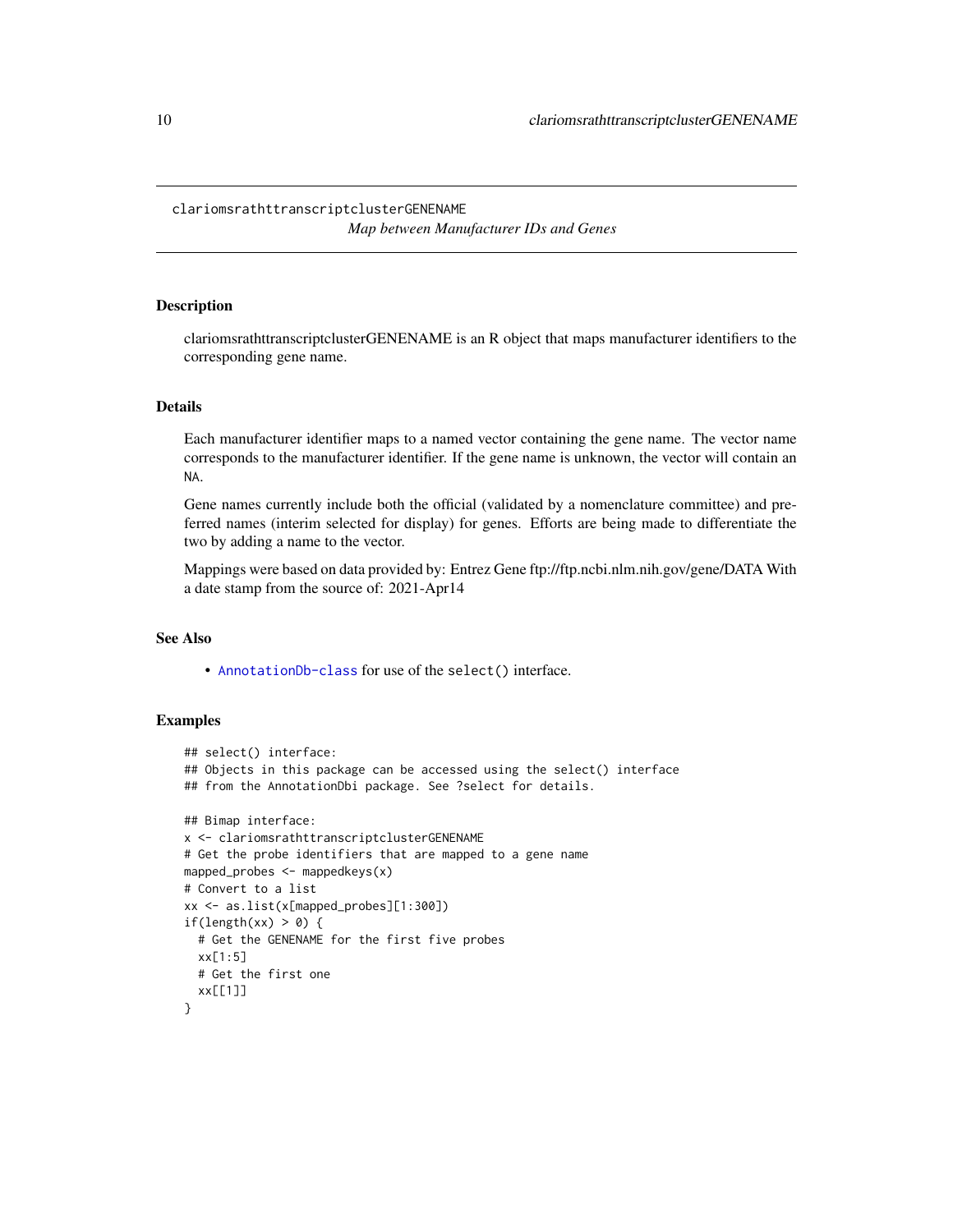<span id="page-10-1"></span>clariomsrathttranscriptclusterGO

*Maps between manufacturer IDs and Gene Ontology (GO) IDs*

#### <span id="page-10-0"></span>Description

clariomsrathttranscriptclusterGO is an R object that provides mappings between manufacturer identifiers and the GO identifiers that they are directly associated with. This mapping and its reverse mapping (clariomsrathttranscriptclusterGO2PROBE) do NOT associate the child terms from the GO ontology with the gene. Only the directly evidenced terms are represented here.

clariomsrathttranscriptclusterGO2ALLPROBES is an R object that provides mappings between a given GO identifier and all of the manufacturer identifiers annotated at that GO term OR TO ONE OF IT'S CHILD NODES in the GO ontology. Thus, this mapping is much larger and more inclusive than clariomsrathttranscriptclusterGO2PROBE.

#### Details

If clariomsrathttranscriptclusterGO is cast as a list, each manufacturer identifier is mapped to a list of lists. The names on the outer list are GO identifiers. Each inner list consists of three named elements: GOID, Ontology, and Evidence.

The GOID element matches the GO identifier named in the outer list and is included for convenience when processing the data using 'lapply'.

The Ontology element indicates which of the three Gene Ontology categories this identifier belongs to. The categories are biological process (BP), cellular component (CC), and molecular function (MF).

The Evidence element contains a code indicating what kind of evidence supports the association of the GO identifier to the manufacturer id. Some of the evidence codes in use include:

IMP: inferred from mutant phenotype

IGI: inferred from genetic interaction

IPI: inferred from physical interaction

ISS: inferred from sequence similarity

IDA: inferred from direct assay

IEP: inferred from expression pattern

IEA: inferred from electronic annotation

TAS: traceable author statement

NAS: non-traceable author statement

ND: no biological data available

IC: inferred by curator

A more complete listing of evidence codes can be found at:

<http://www.geneontology.org/GO.evidence.shtml>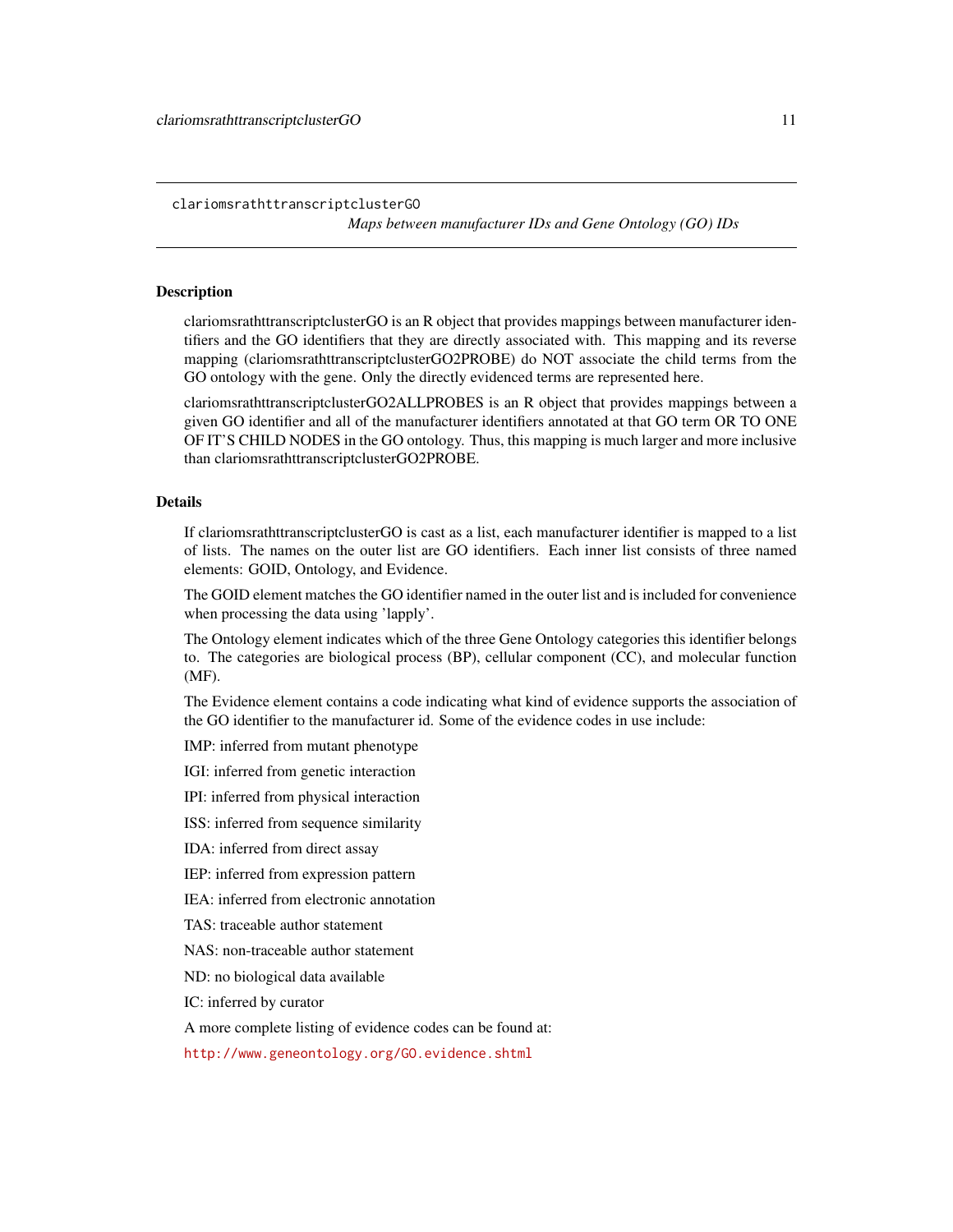<span id="page-11-0"></span>If clariomsrathttranscriptclusterGO2ALLPROBES or clariomsrathttranscriptclusterGO2PROBE is cast as a list, each GO term maps to a named vector of manufacturer identifiers and evidence codes. A GO identifier may be mapped to the same manufacturer identifier more than once but the evidence code can be different. Mappings between Gene Ontology identifiers and Gene Ontology terms and other information are available in a separate data package named GO.

Whenever any of these mappings are cast as a data.frame, all the results will be output in an appropriate tabular form.

Mappings between manufacturer identifiers and GO information were obtained through their mappings to manufacturer identifiers. NAs are assigned to manufacturer identifiers that can not be mapped to any Gene Ontology information. Mappings between Gene Ontology identifiers an Gene Ontology terms and other information are available in a separate data package named GO.

All mappings were based on data provided by: Gene Ontology http://current.geneontology.org/ontology/gobasic.obo With a date stamp from the source of: 2021-02-01

# References

<ftp://ftp.ncbi.nlm.nih.gov/gene/DATA/>

#### See Also

- [clariomsrathttranscriptclusterGO2ALLPROBES](#page-10-0)
- [AnnotationDb-class](#page-0-0) for use of the select() interface.

```
## select() interface:
## Objects in this package can be accessed using the select() interface
## from the AnnotationDbi package. See ?select for details.
## Bimap interface:
x <- clariomsrathttranscriptclusterGO
# Get the manufacturer identifiers that are mapped to a GO ID
mapped_genes \leq mappedkeys(x)
# Convert to a list
xx <- as.list(x[mapped_genes][1:300])
if(length(xx) > 0) {
    # Try the first one
    got \leftarrow xx[[1]]got[[1]][["GOID"]]
    got[[1]][["Ontology"]]
    got[[1]][["Evidence"]]
}
# For the reverse map:
x <- clariomsrathttranscriptclusterGO2PROBE
mapped_genes <- mappedkeys(x)
# Convert to a list
xx <- as.list(x[mapped_genes][1:300])
if(length(xx) > 0){
    # Gets the manufacturer ids for the top 2nd and 3nd GO identifiers
    goids \leq -x \times [2:3]
```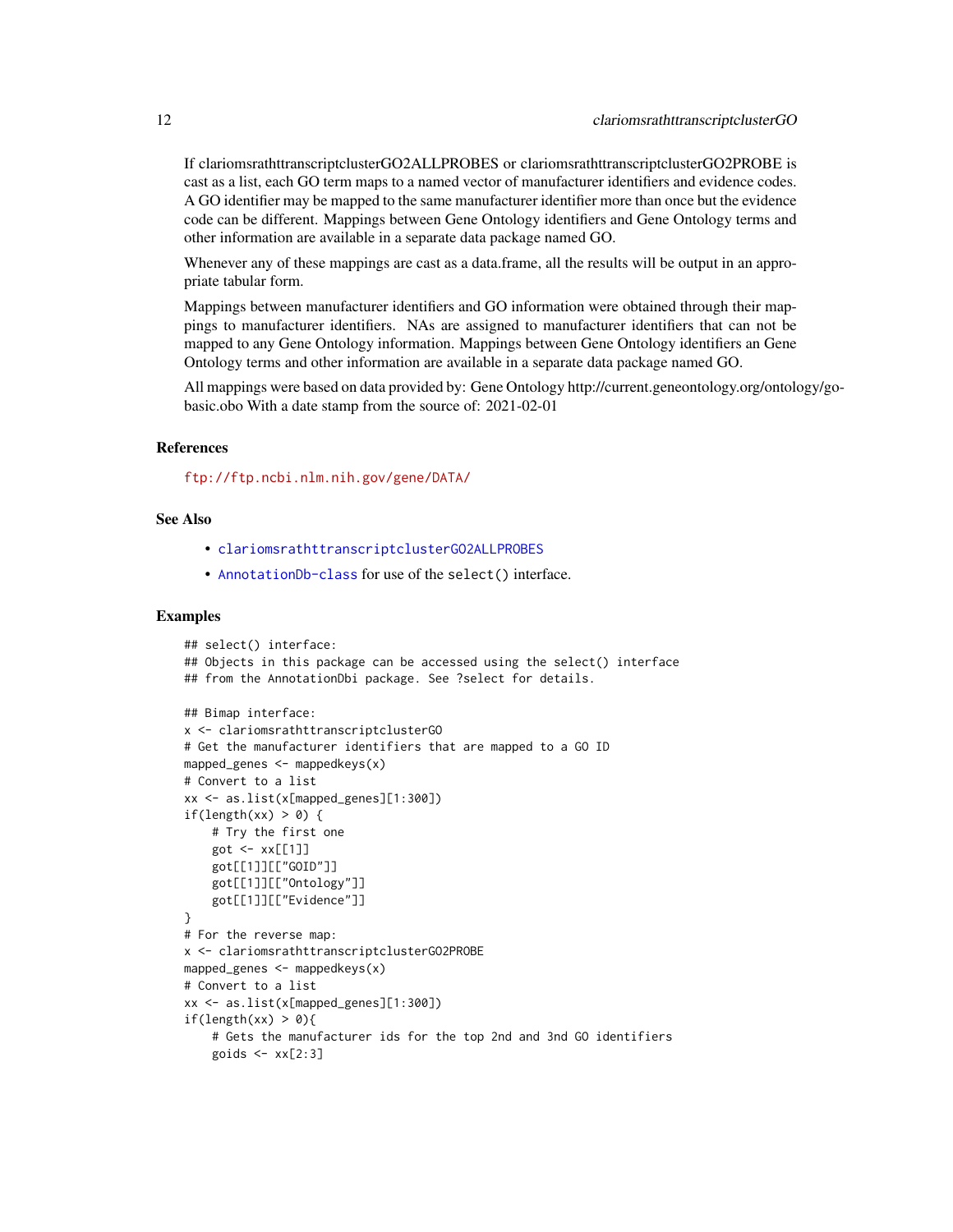```
# Gets the manufacturer ids for the first element of goids
    goids[[1]]
    # Evidence code for the mappings
   names(goids[[1]])
}
x <- clariomsrathttranscriptclusterGO2ALLPROBES
mapped_genes <- mappedkeys(x)
# Convert clariomsrathttranscriptclusterGO2ALLPROBES to a list
xx <- as.list(x[mapped_genes][1:300])
if(length(xx) > 0){
# Gets the manufacturer identifiers for the top 2nd and 3nd GO identifiers
    goids \leq -x \times [2:3]# Gets all the manufacturer identifiers for the first element of goids
    goids[[1]]
    # Evidence code for the mappings
   names(goids[[1]])
}
```
clariomsrathttranscriptclusterMAPCOUNTS *Number of mapped keys for the maps in package clariomsrathttranscriptcluster.db*

#### **Description**

DEPRECATED. Counts in the MAPCOUNT table are out of sync and should not be used.

clariomsrathttranscriptclusterMAPCOUNTS provides the "map count" (i.e. the count of mapped keys) for each map in package clariomsrathttranscriptcluster.db.

#### Details

DEPRECATED. Counts in the MAPCOUNT table are out of sync and should not be used.

This "map count" information is precalculated and stored in the package annotation DB. This allows some quality control and is used by the [checkMAPCOUNTS](#page-0-0) function defined in AnnotationDbi to compare and validate different methods (like count.mappedkeys(x) or sum(!is.na(as.list(x)))) for getting the "map count" of a given map.

clariomsrathttranscriptclusterORGANISM *The Organism information for clariomsrathttranscriptcluster*

Description

clariomsrathttranscriptclusterORGANISM is an R object that contains a single item: a character string that names the organism for which clariomsrathttranscriptcluster was built. clariomsrathttranscriptclusterORGPKG is an R object that contains a chararcter vector with the name of the organism package that a chip package depends on for its gene-centric annotation.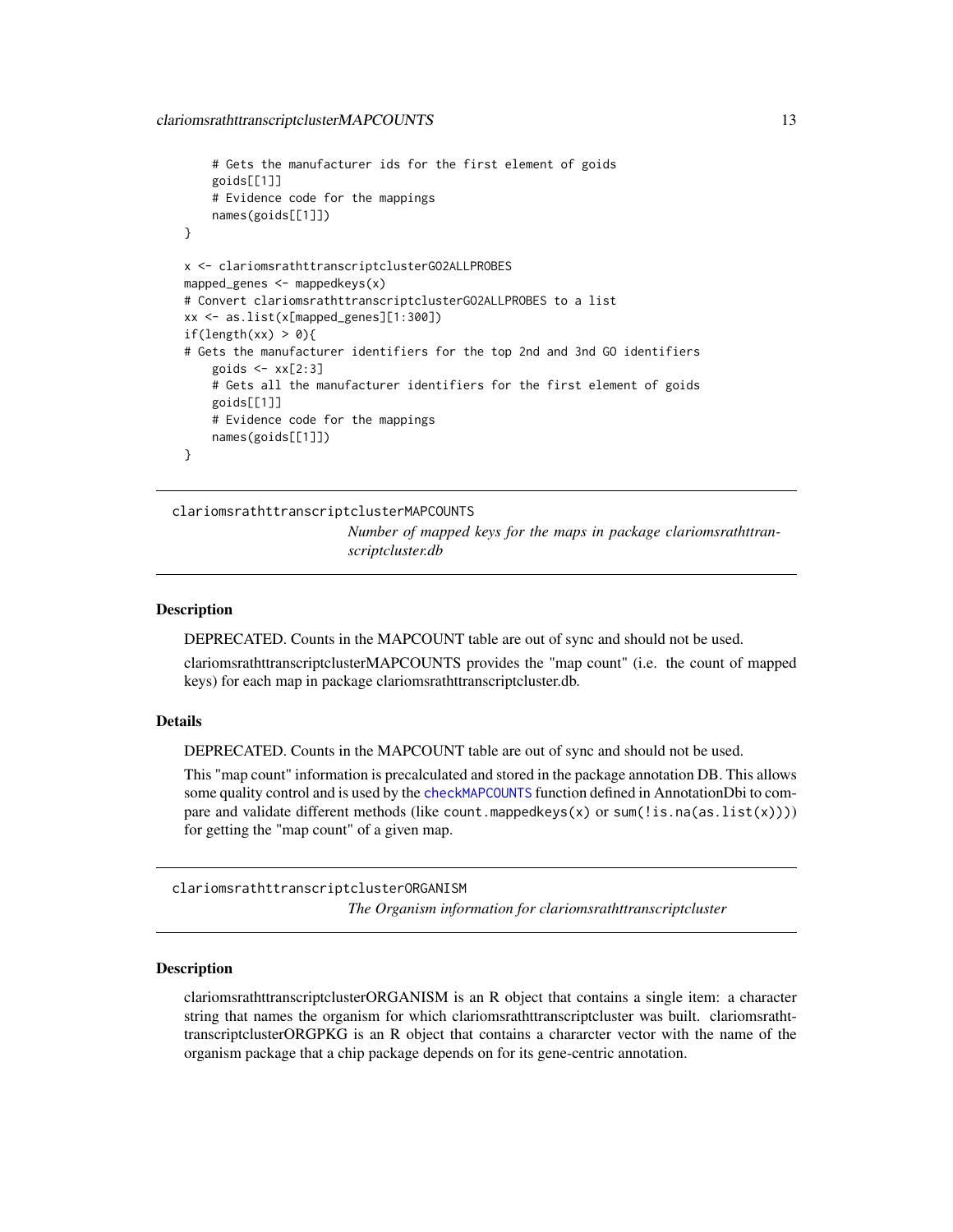# <span id="page-13-0"></span>Details

Although the package name is suggestive of the organism for which it was built, clariomsrathttranscriptclusterORGANISM provides a simple way to programmatically extract the organism name. clariomsrathttranscriptclusterORGPKG provides a simple way to programmatically extract the name of the parent organism package. The parent organism package is a strict dependency for chip packages as this is where the gene cetric information is ultimately extracted from. The full package name will always be this string plus the extension ".db". But most programatic acces will not require this extension, so its more convenient to leave it out.

#### See Also

• [AnnotationDb-class](#page-0-0) for use of the select() interface.

#### Examples

```
## select() interface:
## Objects in this package can be accessed using the select() interface
## from the AnnotationDbi package. See ?select for details.
## Bimap interface:
clariomsrathttranscriptclusterORGANISM
clariomsrathttranscriptclusterORGPKG
```

```
clariomsrathttranscriptclusterPATH
```
*Mappings between probe identifiers and KEGG pathway identifiers*

# Description

KEGG (Kyoto Encyclopedia of Genes and Genomes) maintains pathway data for various organisms.

clariomsrathttranscriptclusterPATH maps probe identifiers to the identifiers used by KEGG for pathways in which the genes represented by the probe identifiers are involved

clariomsrathttranscriptclusterPATH2PROBE is an R object that provides mappings between KEGG identifiers and manufacturer identifiers.

# Details

Each KEGG pathway has a name and identifier. Pathway name for a given pathway identifier can be obtained using the KEGG data package that can either be built using AnnBuilder or downloaded from Bioconductor <http://www.bioconductor.org>.

Graphic presentations of pathways are searchable at url http://www.genome.ad.jp/kegg/pathway.html by using pathway identifiers as keys.

Mappings were based on data provided by: KEGG GENOME ftp://ftp.genome.jp/pub/kegg/genomes With a date stamp from the source of: 2011-Mar15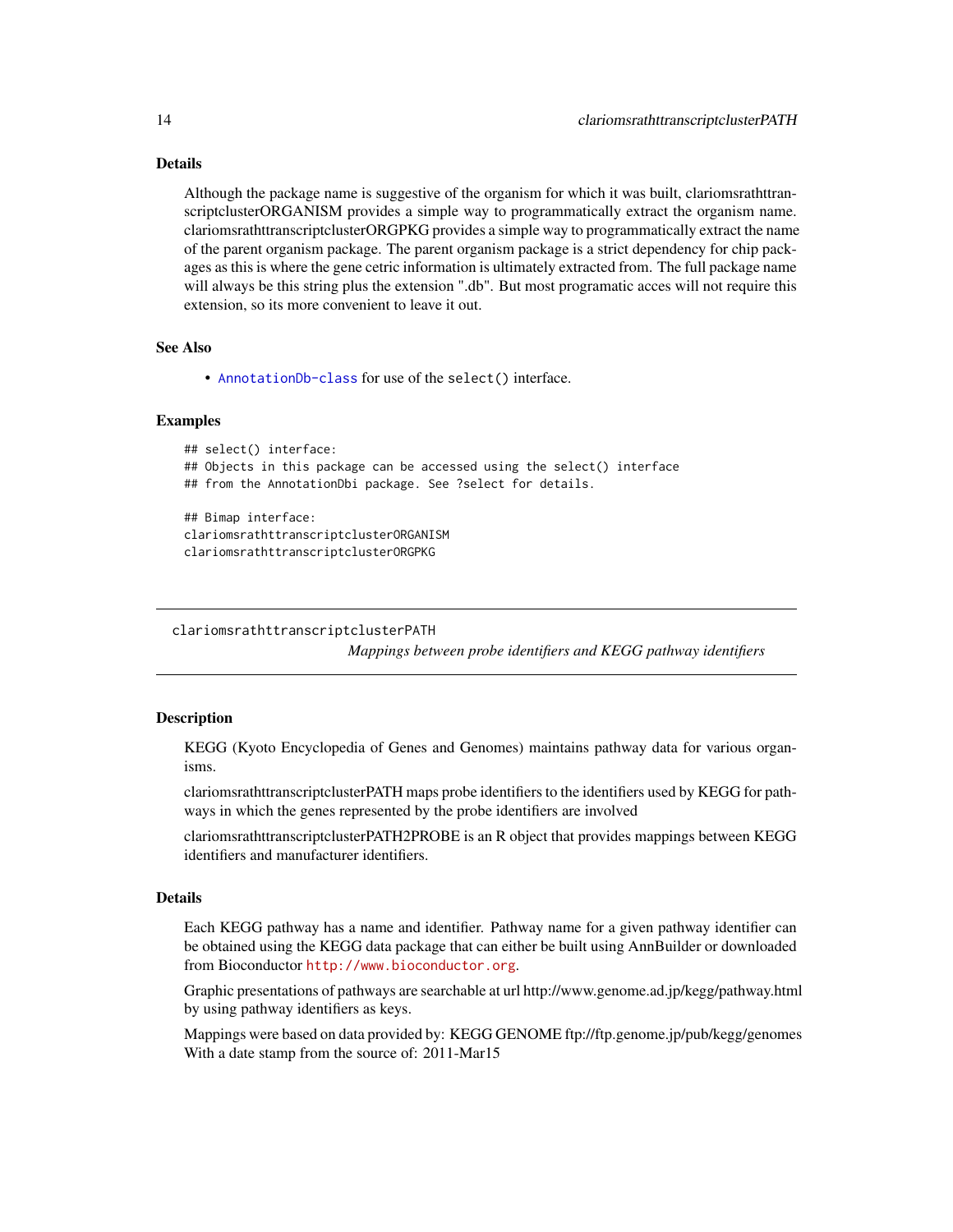#### <span id="page-14-0"></span>References

<http://www.genome.ad.jp/kegg/>

#### See Also

• [AnnotationDb-class](#page-0-0) for use of the select() interface.

#### Examples

```
## select() interface:
## Objects in this package can be accessed using the select() interface
## from the AnnotationDbi package. See ?select for details.
## Bimap interface:
x <- clariomsrathttranscriptclusterPATH
# Get the probe identifiers that are mapped to a KEGG pathway ID
mapped_probes <- mappedkeys(x)
# Convert to a list
xx <- as.list(x[mapped_probes][1:300])
if(length(xx) > 0) {
  # Get the PATH for the first five probes
  xx[1:5]
  # Get the first one
  xx[[1]]
}
x <- clariomsrathttranscriptclusterPATH
mapped_probes <- mappedkeys(x)
# Now convert the clariomsrathttranscriptclusterPATH2PROBE object to a list
xx <- as.list(x[mapped_probes][1:300])
if(length(xx) > 0){
    # Get the probe identifiers for the first two pathway identifiers
    xx[1:2]
    # Get the first one
    xx[[1]]
}
```
clariomsrathttranscriptclusterPFAM

*Maps between Manufacturer Identifiers and PFAM Identifiers*

#### **Description**

clariomsrathttranscriptclusterPFAM is an R object that provides mappings between manufacturer identifiers and PFAM identifiers.

#### Details

The bimap interface for PFAM is defunct. Please use select() interface to PFAM identifiers. See ?AnnotationDbi::select for details.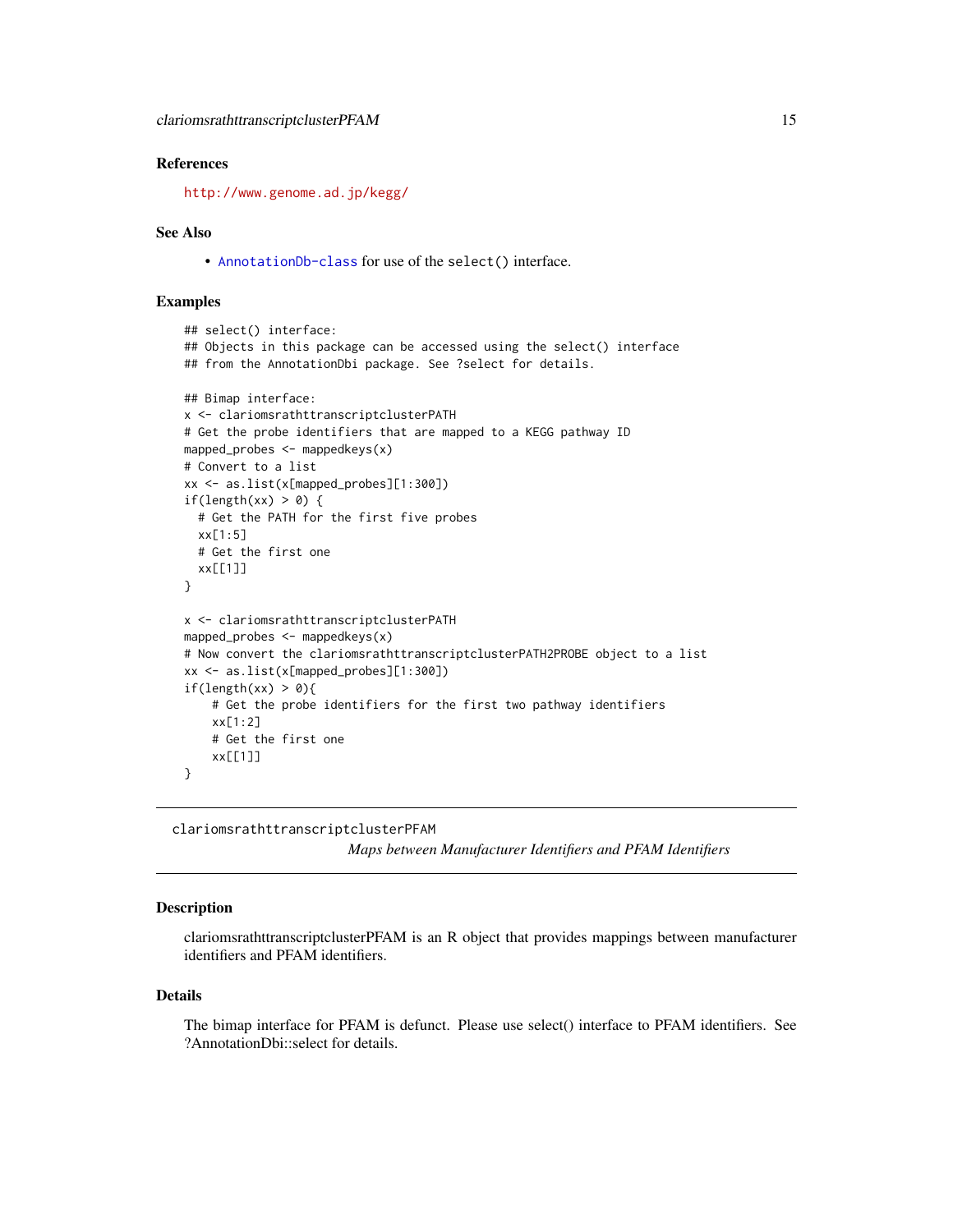<span id="page-15-0"></span>clariomsrathttranscriptclusterPMID

*Maps between Manufacturer Identifiers and PubMed Identifiers*

#### **Description**

clariomsrathttranscriptclusterPMID is an R object that provides mappings between manufacturer identifiers and PubMed identifiers. clariomsrathttranscriptclusterPMID2PROBE is an R object that provides mappings between PubMed identifiers and manufacturer identifiers.

#### Details

When clariomsrathttranscriptclusterPMID is viewed as a list each manufacturer identifier is mapped to a named vector of PubMed identifiers. The name associated with each vector corresponds to the manufacturer identifier. The length of the vector may be one or greater, depending on how many PubMed identifiers a given manufacturer identifier is mapped to. An NA is reported for any manufacturer identifier that cannot be mapped to a PubMed identifier.

When clariomsrathttranscriptclusterPMID2PROBE is viewed as a list each PubMed identifier is mapped to a named vector of manufacturer identifiers. The name represents the PubMed identifier and the vector contains all manufacturer identifiers that are represented by that PubMed identifier. The length of the vector may be one or longer, depending on how many manufacturer identifiers are mapped to a given PubMed identifier.

Titles, abstracts, and possibly full texts of articles can be obtained from PubMed by providing a valid PubMed identifier. The pubmed function of annotate can also be used for the same purpose.

Mappings were based on data provided by: Entrez Gene ftp://ftp.ncbi.nlm.nih.gov/gene/DATA With a date stamp from the source of: 2021-Apr14

#### References

<https://www.ncbi.nlm.nih.gov/entrez/query.fcgi?db=PubMed>

### See Also

• [AnnotationDb-class](#page-0-0) for use of the select() interface.

```
## select() interface:
## Objects in this package can be accessed using the select() interface
## from the AnnotationDbi package. See ?select for details.
## Bimap interface:
x <- clariomsrathttranscriptclusterPMID
# Get the probe identifiers that are mapped to any PubMed ID
mapped_probes <- mappedkeys(x)
# Convert to a list
xx <- as.list(x[mapped_probes][1:300])
```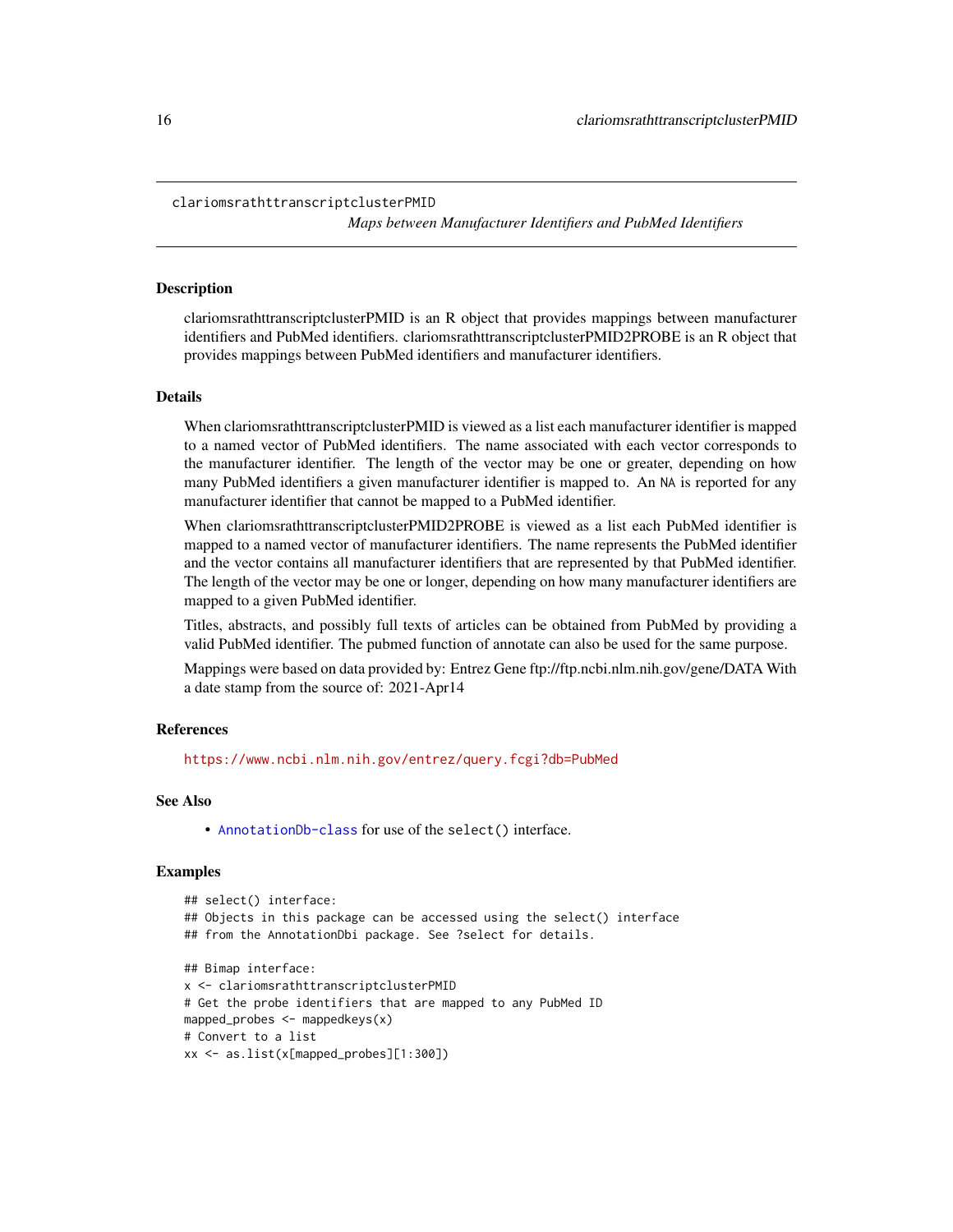```
if(length(xx) > 0){
    # Get the PubMed identifiers for the first two probe identifiers
   xx[1:2]
   # Get the first one
   xx[[1]]
    if(interactive() && !is.null(xx[[1]]) && !is.na(xx[[1]])
      && require(annotate)){
       # Get article information as XML files
       xmls < -pubmed(xx[[1]], disp = "data")# View article information using a browser
       pubmed(xx[[1]], disp = "browser")
    }
}
x <- clariomsrathttranscriptclusterPMID2PROBE
mapped_probes <- mappedkeys(x)
# Now convert the reverse map object clariomsrathttranscriptclusterPMID2PROBE to a list
xx <- as.list(x[mapped_probes][1:300])
if(length(xx) > 0){
    # Get the probe identifiers for the first two PubMed identifiers
   xx[1:2]
    # Get the first one
   xx[[1]]
    if(interactive() && require(annotate)){
       # Get article information as XML files for a PubMed id
       xmls < -pubmed(names(xx)[1], disp = "data")# View article information using a browser
       pubmed(names(xx)[1], disp = "browser")
   }
}
```
clariomsrathttranscriptclusterPROSITE

*Maps between Manufacturer Identifiers and PROSITE Identifiers*

#### **Description**

clariomsrathttranscriptclusterPROSITE is an R object that provides mappings between manufacturer identifiers and PROSITE identifiers.

# Details

The bimap interface for PROSITE is defunct. Please use select() interface to PROSITE identifiers. See ?AnnotationDbi::select for details.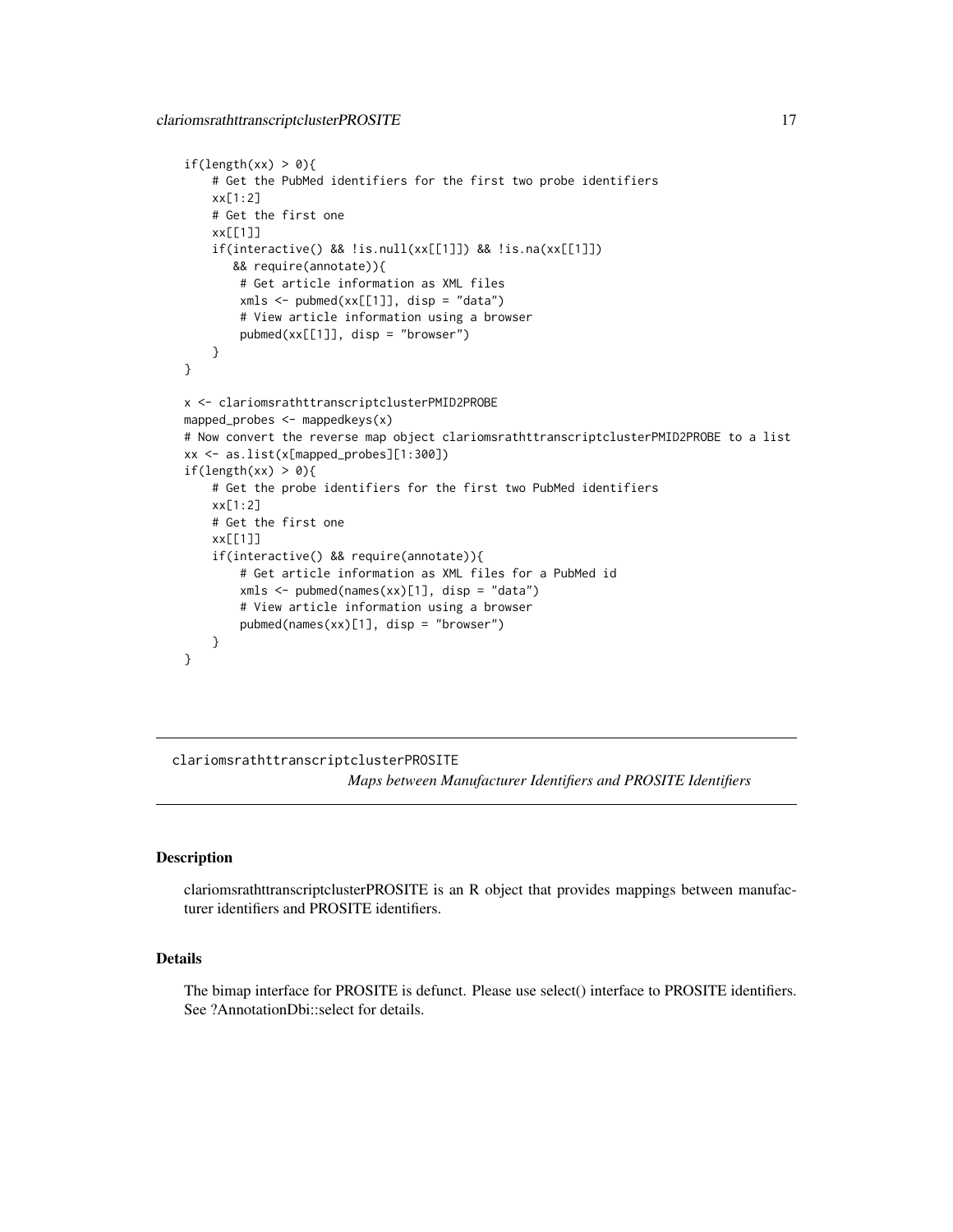#### <span id="page-17-0"></span>clariomsrathttranscriptclusterREFSEQ

*Map between Manufacturer Identifiers and RefSeq Identifiers*

# Description

clariomsrathttranscriptclusterREFSEQ is an R object that provides mappings between manufacturer identifiers and RefSeq identifiers.

## Details

Each manufacturer identifier is mapped to a named vector of RefSeq identifiers. The name represents the manufacturer identifier and the vector contains all RefSeq identifiers that can be mapped to that manufacturer identifier. The length of the vector may be one or greater, depending on how many RefSeq identifiers a given manufacturer identifier can be mapped to. An NA is reported for any manufacturer identifier that cannot be mapped to a RefSeq identifier at this time.

RefSeq identifiers differ in format according to the type of record the identifiers are for as shown below:

NG\\_XXXXX: RefSeq accessions for genomic region (nucleotide) records

NM\\_XXXXX: RefSeq accessions for mRNA records

NC\\_XXXXX: RefSeq accessions for chromosome records

NP\\_XXXXX: RefSeq accessions for protein records

XR\\_XXXXX: RefSeq accessions for model RNAs that are not associated with protein products

XM\\_XXXXX: RefSeq accessions for model mRNA records

XP\\_XXXXX: RefSeq accessions for model protein records

Where XXXXX is a sequence of integers.

NCBI <https://www.ncbi.nlm.nih.gov/RefSeq/> allows users to query the RefSeq database using RefSeq identifiers.

Mappings were based on data provided by: Entrez Gene ftp://ftp.ncbi.nlm.nih.gov/gene/DATA With a date stamp from the source of: 2021-Apr14

# References

<https://www.ncbi.nlm.nih.gov> <https://www.ncbi.nlm.nih.gov/RefSeq/>

# See Also

• [AnnotationDb-class](#page-0-0) for use of the select() interface.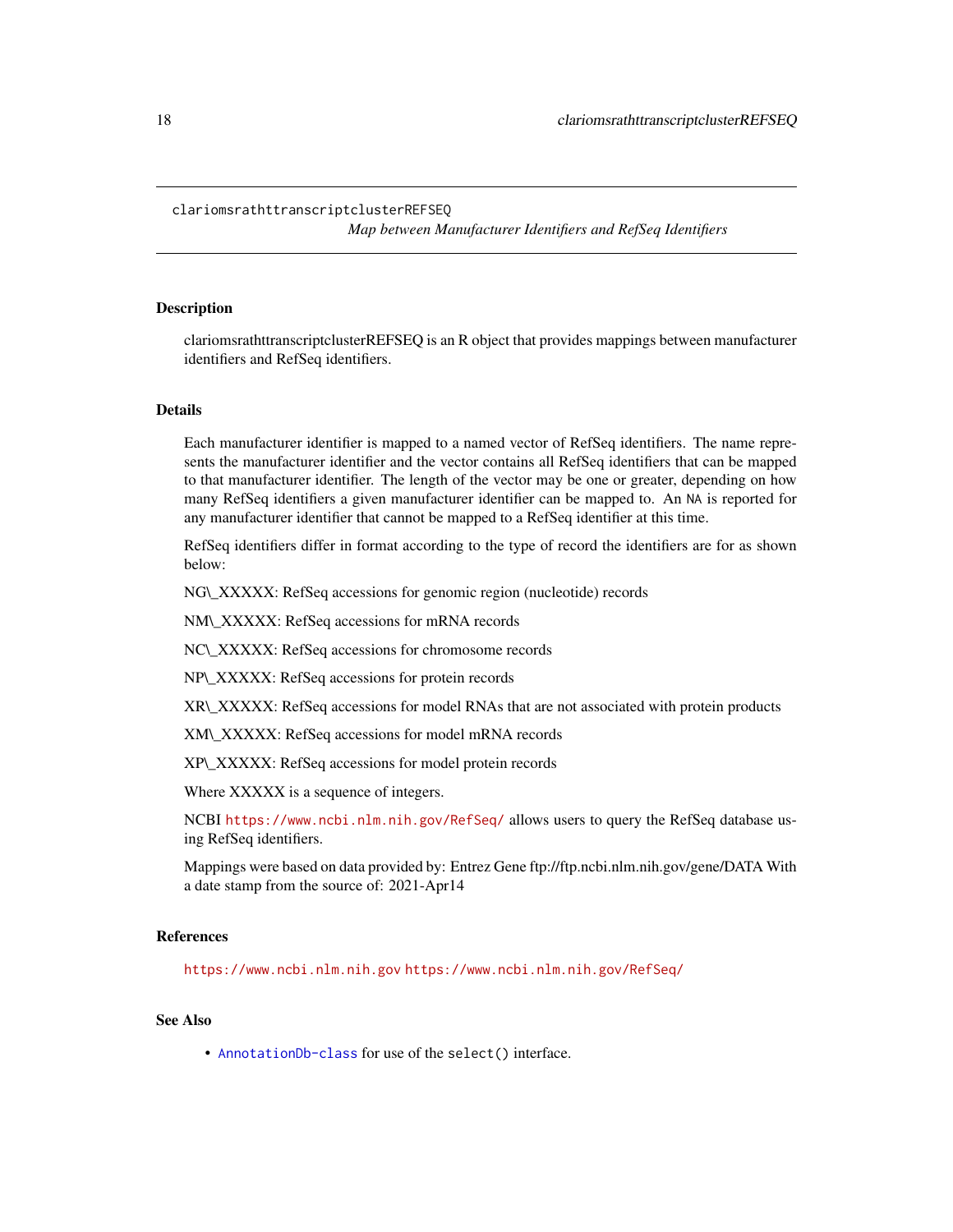#### <span id="page-18-0"></span>Examples

```
## select() interface:
## Objects in this package can be accessed using the select() interface
## from the AnnotationDbi package. See ?select for details.
## Bimap interface:
x <- clariomsrathttranscriptclusterREFSEQ
# Get the probe identifiers that are mapped to any RefSeq ID
mapped_probes <- mappedkeys(x)
# Convert to a list
xx <- as.list(x[mapped_probes][1:300])
if(length(xx) > 0) {
  # Get the REFSEQ for the first five probes
  xx[1:5]
  # Get the first one
  xx[[1]]
}
```
clariomsrathttranscriptclusterSYMBOL

*Map between Manufacturer Identifiers and Gene Symbols*

# Description

clariomsrathttranscriptclusterSYMBOL is an R object that provides mappings between manufacturer identifiers and gene abbreviations.

# Details

Each manufacturer identifier is mapped to an abbreviation for the corresponding gene. An NA is reported if there is no known abbreviation for a given gene.

Symbols typically consist of 3 letters that define either a single gene (ABC) or multiple genes (ABC1, ABC2, ABC3). Gene symbols can be used as key words to query public databases such as Entrez Gene.

Mappings were based on data provided by: Entrez Gene ftp://ftp.ncbi.nlm.nih.gov/gene/DATA With a date stamp from the source of: 2021-Apr14

# References

<https://www.ncbi.nlm.nih.gov/entrez/query.fcgi?db=gene>

#### See Also

• [AnnotationDb-class](#page-0-0) for use of the select() interface.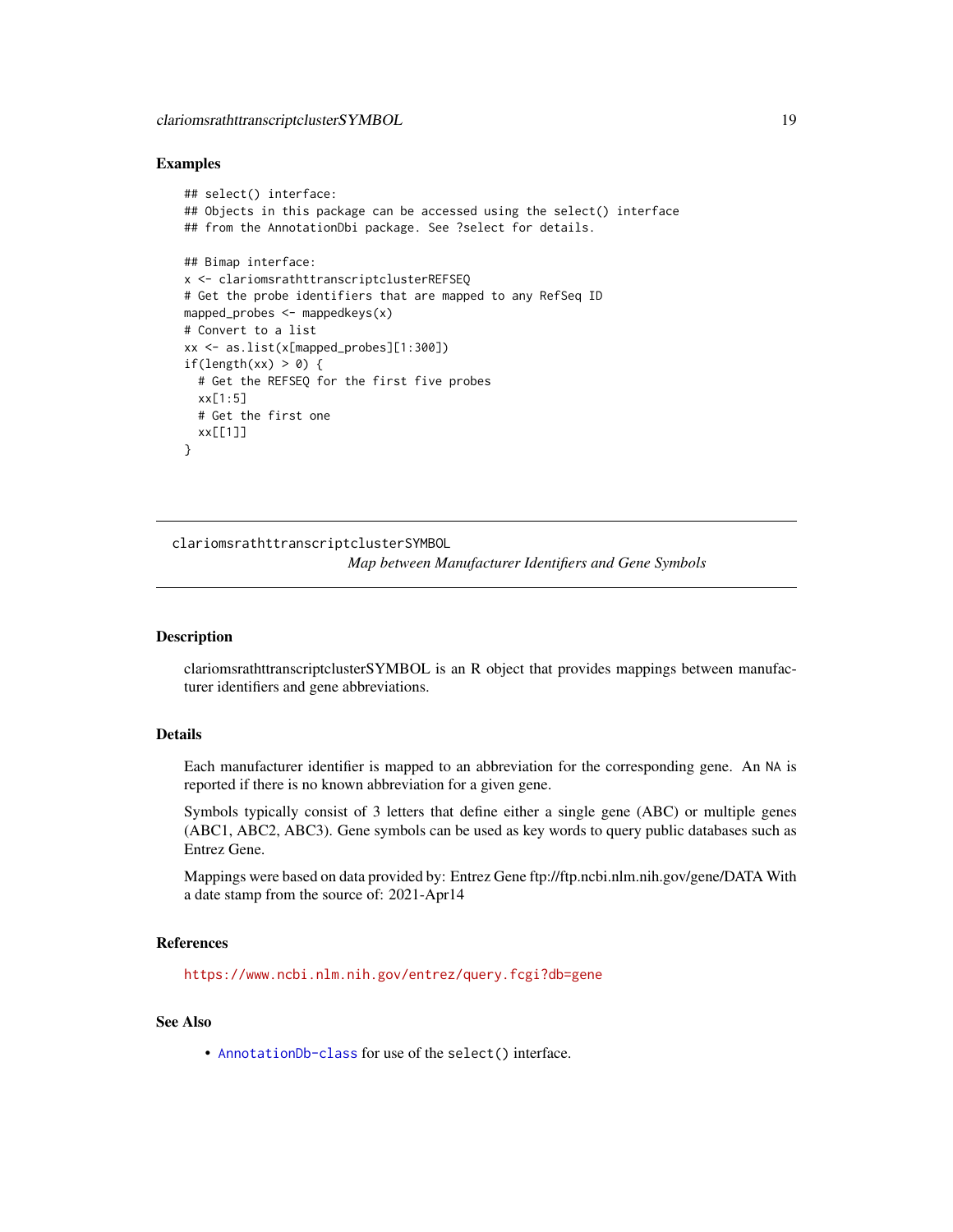#### Examples

```
## select() interface:
## Objects in this package can be accessed using the select() interface
## from the AnnotationDbi package. See ?select for details.
## Bimap interface:
x <- clariomsrathttranscriptclusterSYMBOL
# Get the probe identifiers that are mapped to a gene symbol
mapped_probes <- mappedkeys(x)
# Convert to a list
xx <- as.list(x[mapped_probes][1:300])
if(length(xx) > 0) {
  # Get the SYMBOL for the first five probes
  xx[1:5]
  # Get the first one
  xx[[1]]
}
```
clariomsrathttranscriptclusterUNIPROT *Map Uniprot accession numbers with Entrez Gene identifiers*

# **Description**

clariomsrathttranscriptclusterUNIPROT is an R object that contains mappings between the manufacturer identifiers and Uniprot accession numbers.

#### Details

This object is a simple mapping of manufacturer identifiers to Uniprot Accessions.

Mappings were based on data provided by NCBI (link above) with an exception for fly, which required retrieving the data from ensembl <http://www.ensembl.org/biomart/martview/>

#### See Also

• [AnnotationDb-class](#page-0-0) for use of the select() interface.

```
## select() interface:
## Objects in this package can be accessed using the select() interface
## from the AnnotationDbi package. See ?select for details.
## Bimap interface:
x <- clariomsrathttranscriptclusterUNIPROT
# Get the entrez gene IDs that are mapped to an Uniprot ID
mapped_genes <- mappedkeys(x)
# Convert to a list
xx <- as.list(x[mapped_genes][1:300])
```
<span id="page-19-0"></span>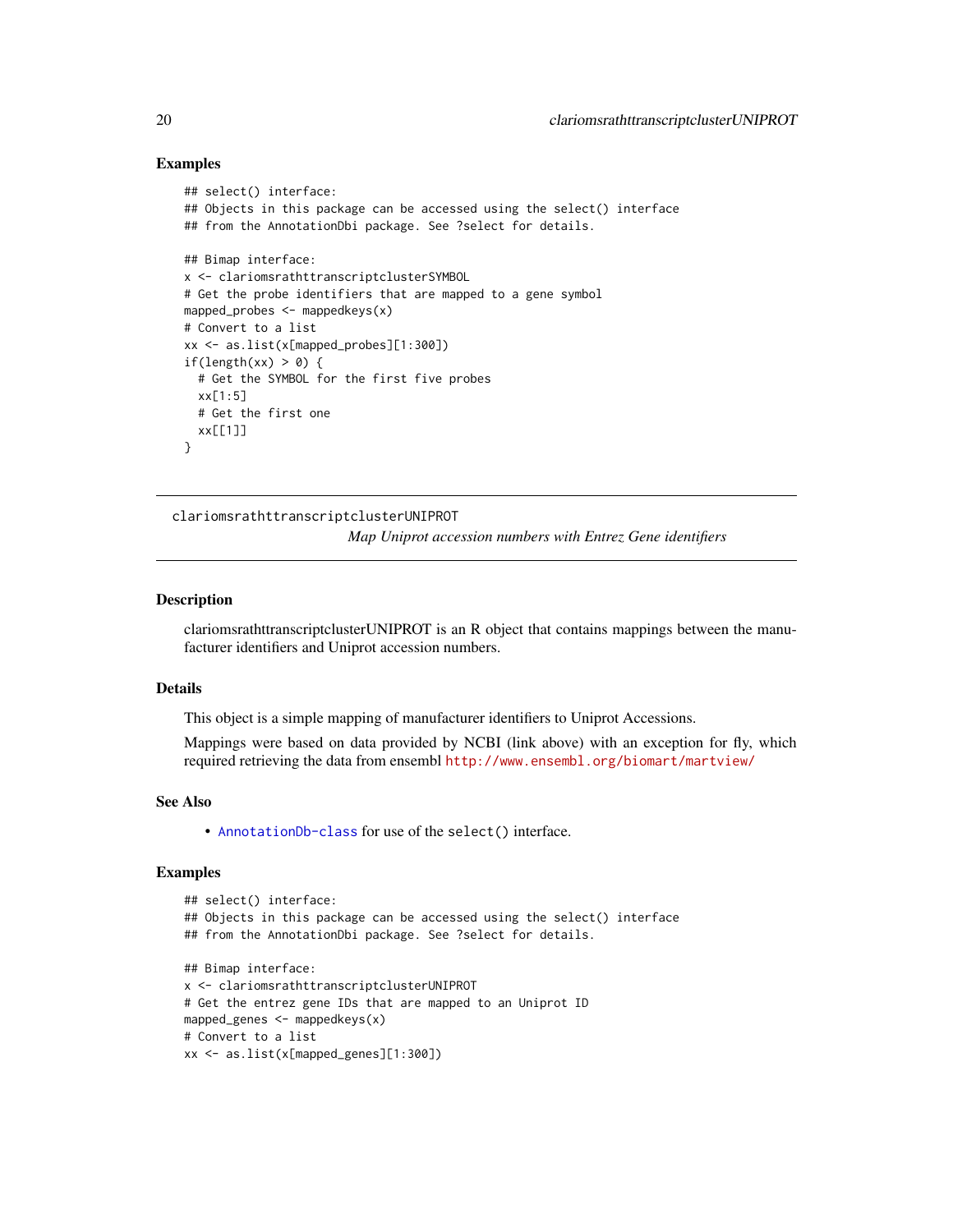```
if(length(xx) > 0) {
 # Get the Uniprot IDs for the first five genes
 xx[1:5]
 # Get the first one
 xx[[1]]
}
```
clariomsrathttranscriptcluster\_dbconn

*Collect information about the package annotation DB*

# Description

Some convenience functions for getting a connection object to (or collecting information about) the package annotation DB.

## Usage

```
clariomsrathttranscriptcluster_dbconn()
clariomsrathttranscriptcluster_dbfile()
clariomsrathttranscriptcluster_dbschema(file="", show.indices=FALSE)
clariomsrathttranscriptcluster_dbInfo()
```
# Arguments

| file         | A connection, or a character string naming the file to print to (see the file<br>argument of the cat function for the details). |
|--------------|---------------------------------------------------------------------------------------------------------------------------------|
| show.indices | The CREATE INDEX statements are not shown by default. Use show, indices=TRUE<br>to get them.                                    |

#### Details

clariomsrathttranscriptcluster\_dbconn returns a connection object to the package annotation DB. IMPORTANT: Don't call [dbDisconnect](#page-0-0) on the connection object returned by clariomsrathttranscriptcluster or you will break all the [AnnDbObj](#page-0-0) objects defined in this package!

clariomsrathttranscriptcluster\_dbfile returns the path (character string) to the package annotation DB (this is an SQLite file).

clariomsrathttranscriptcluster\_dbschema prints the schema definition of the package annotation DB.

clariomsrathttranscriptcluster\_dbInfo prints other information about the package annotation DB.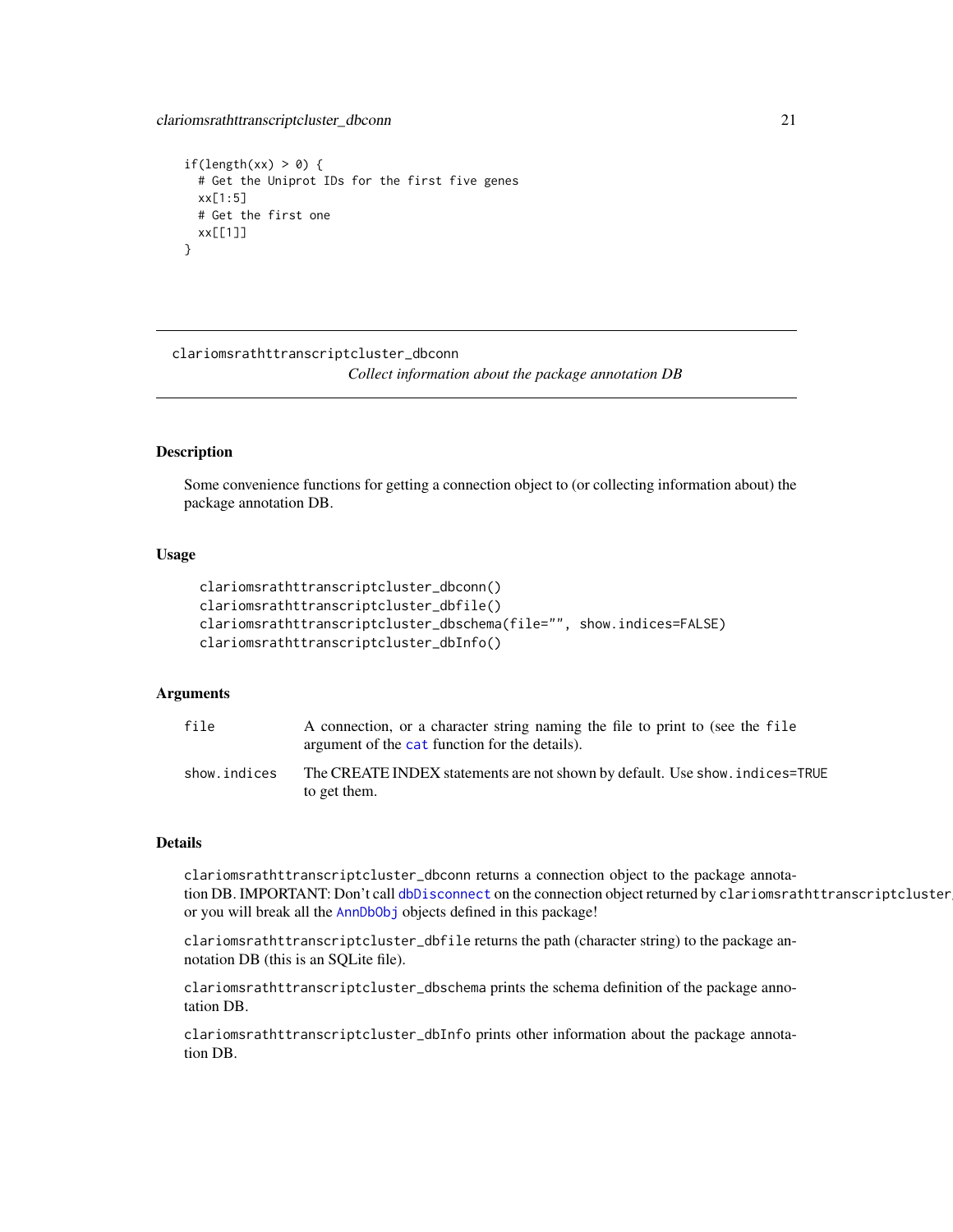# <span id="page-21-0"></span>Value

clariomsrathttranscriptcluster\_dbconn: a DBIConnection object representing an open connection to the package annotation DB.

clariomsrathttranscriptcluster\_dbfile: a character string with the path to the package annotation DB.

clariomsrathttranscriptcluster\_dbschema: none (invisible NULL).

clariomsrathttranscriptcluster\_dbInfo: none (invisible NULL).

# See Also

[dbGetQuery](#page-0-0), [dbConnect](#page-0-0), [dbconn](#page-0-0), [dbfile](#page-0-0), [dbschema](#page-0-0), [dbInfo](#page-0-0)

# Examples

library(DBI) ## Count the number of rows in the "probes" table: dbGetQuery(clariomsrathttranscriptcluster\_dbconn(), "SELECT COUNT(\*) FROM probes")

clariomsrathttranscriptcluster\_dbschema()

clariomsrathttranscriptcluster\_dbInfo()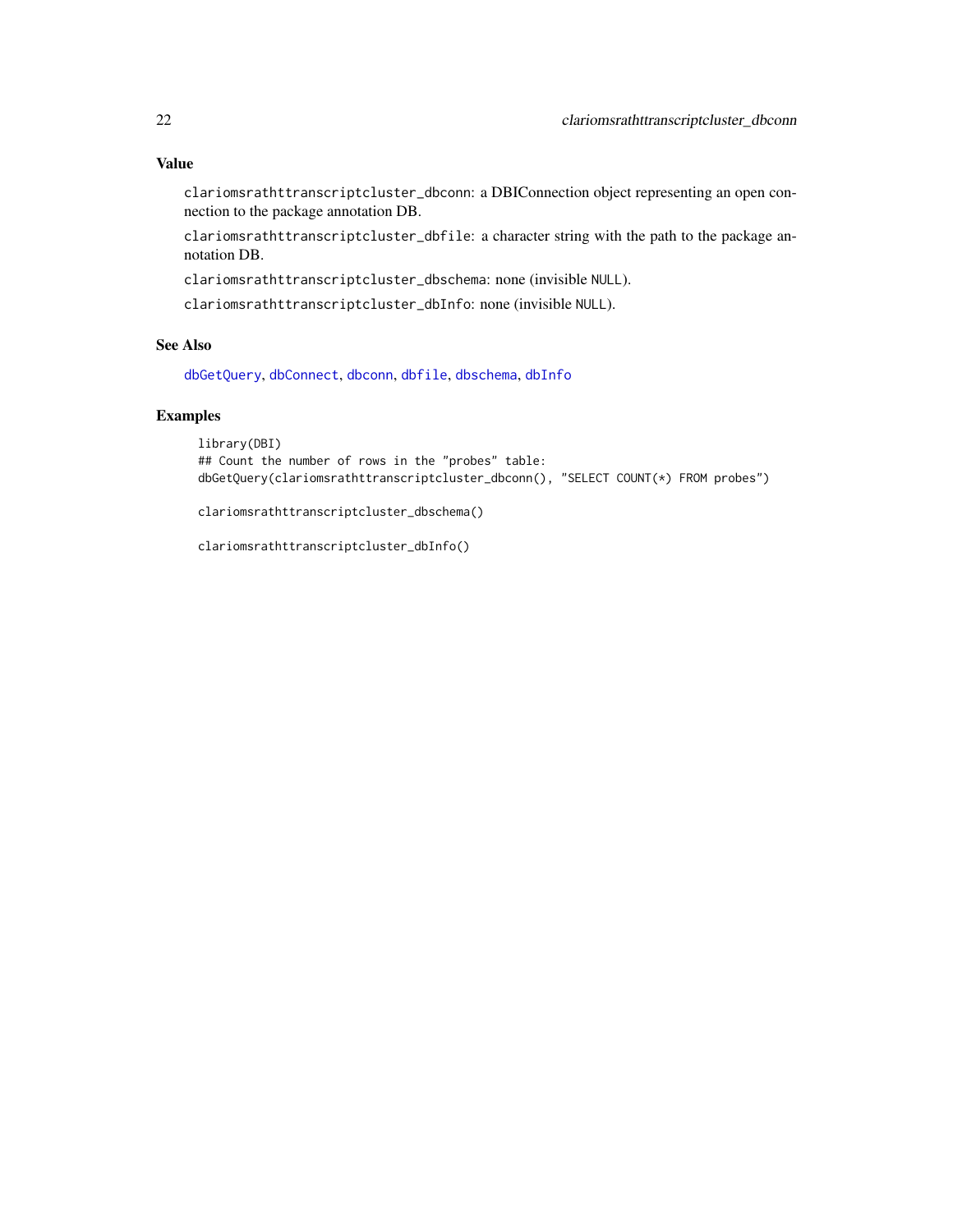# Index

∗ datasets clariomsrathttranscriptcluster.db, [3](#page-2-0) clariomsrathttranscriptcluster\_dbconn, [21](#page-20-0) clariomsrathttranscriptclusterACCNUM, [1](#page-0-1) clariomsrathttranscriptclusterALIAS2PROBE, [2](#page-1-0) clariomsrathttranscriptclusterCHR, [3](#page-2-0) clariomsrathttranscriptclusterCHRLENGTHS, [4](#page-3-0) clariomsrathttranscriptclusterCHRLOC, [5](#page-4-0) clariomsrathttranscriptclusterENSEMBL, [6](#page-5-0) clariomsrathttranscriptclusterENTREZID, [7](#page-6-0) clariomsrathttranscriptclusterENZYME, [8](#page-7-0) clariomsrathttranscriptclusterGENENAME, [10](#page-9-0) clariomsrathttranscriptclusterGO, [11](#page-10-1) clariomsrathttranscriptclusterMAPCOUNTS, [13](#page-12-0) clariomsrathttranscriptclusterORGANISM, [13](#page-12-0) clariomsrathttranscriptclusterPATH, [14](#page-13-0) clariomsrathttranscriptclusterPFAM, [15](#page-14-0) clariomsrathttranscriptclusterPMID, [16](#page-15-0) clariomsrathttranscriptclusterPROSITE, [17](#page-16-0) clariomsrathttranscriptclusterREFSEQ, [18](#page-17-0) clariomsrathttranscriptclusterSYMBOL, [19](#page-18-0) clariomsrathttranscriptclusterUNIPROT, [20](#page-19-0) ∗ utilities clariomsrathttranscriptcluster\_dbconn, [21](#page-20-0) AnnDbObj, *[21](#page-20-0)* cat, *[21](#page-20-0)* checkMAPCOUNTS, *[13](#page-12-0)* clariomsrathttranscriptcluster *(*clariomsrathttranscriptcluster.db*)*, [3](#page-2-0) clariomsrathttranscriptcluster.db, [3](#page-2-0) clariomsrathttranscriptcluster\_dbconn, [21](#page-20-0) clariomsrathttranscriptcluster\_dbfile *(*clariomsrathttranscriptcluster\_dbconn*)*, [21](#page-20-0) clariomsrathttranscriptcluster\_dbInfo *(*clariomsrathttranscriptcluster\_dbconn*)*, [21](#page-20-0) clariomsrathttranscriptcluster\_dbschema *(*clariomsrathttranscriptcluster\_dbconn*)*, [21](#page-20-0) clariomsrathttranscriptclusterACCNUM, [1](#page-0-1) clariomsrathttranscriptclusterALIAS2PROBE, [2](#page-1-0) clariomsrathttranscriptclusterCHR, [3](#page-2-0) clariomsrathttranscriptclusterCHRLENGTHS, [4](#page-3-0) clariomsrathttranscriptclusterCHRLOC, [5](#page-4-0) clariomsrathttranscriptclusterCHRLOCEND *(*clariomsrathttranscriptclusterCHRLOC*)*, [5](#page-4-0)